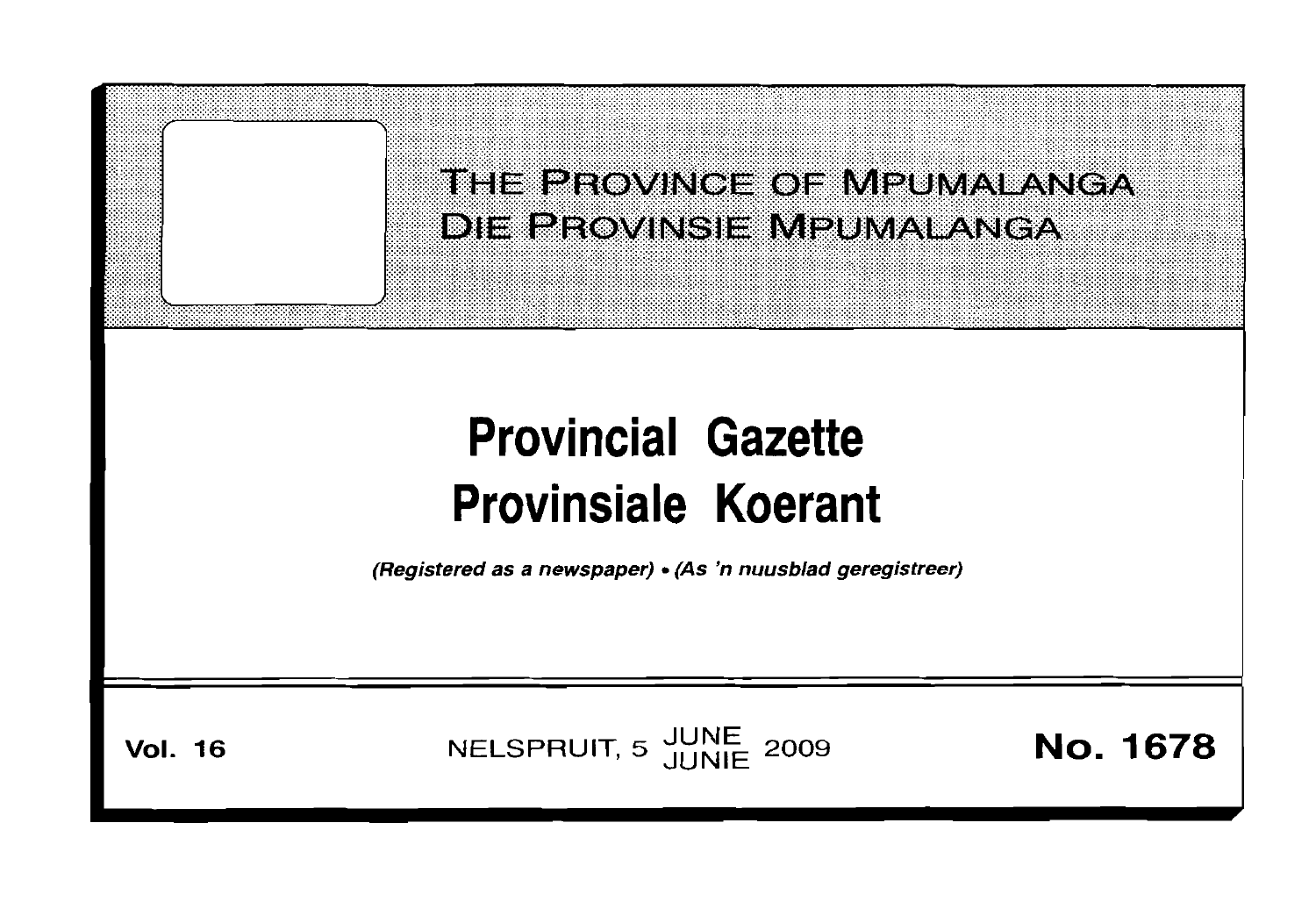**CONTENTS • INHOUD**

*Page Gazette* No. No.

## **GENERAL NOTICES' ALGEMENE KENNISGEWINGS**

| 150 | Town-planning and Townships Ordinance (15/1986): Establishment of township: Ermelo Extension 41                  | 8  | 1678 |
|-----|------------------------------------------------------------------------------------------------------------------|----|------|
| 150 |                                                                                                                  | 8  | 1678 |
| 151 | Town-planning and Townships Ordinance (15/1986): Piet Retief Amendment Schemes 191, 192, 193, 194 & 195          | 9  | 1678 |
| 151 | Ordonnansie op Dorpsbeplanning en Dorpe (15/1986): Piet Retief-wysigingskemas 191, 192, 193, 194 & 195           | 9  | 1678 |
| 152 | Town-planning and Townships Ordinance (15/1986): Establishment of township: Delmas Extension 27                  | 10 | 1678 |
| 152 |                                                                                                                  | 10 | 1678 |
| 155 |                                                                                                                  | 11 | 1678 |
| 155 |                                                                                                                  | 11 | 1678 |
| 156 |                                                                                                                  | 12 | 1678 |
| 156 |                                                                                                                  | 12 | 1678 |
| 157 |                                                                                                                  | 12 | 1678 |
| 157 |                                                                                                                  | 13 | 1678 |
| 158 |                                                                                                                  | 13 | 1678 |
| 158 |                                                                                                                  | 13 | 1678 |
| 159 |                                                                                                                  | 14 | 1678 |
| 159 |                                                                                                                  | 14 | 1678 |
| 160 | Town-planning and Townships Ordinance (15/1986): Trichardt Amendment Schemes 139 and 140                         | 15 | 1678 |
| 160 |                                                                                                                  | 15 | 1678 |
| 161 |                                                                                                                  | 15 | 1678 |
| 162 |                                                                                                                  | 16 | 1678 |
| 163 |                                                                                                                  | 16 | 1678 |
| 163 |                                                                                                                  | 16 | 1678 |
| 164 | Development Facilitation Act (67/1995): Establishment of land development area: Portion 128, farm White River 64 | 18 | 1678 |
| 165 |                                                                                                                  | 19 | 1678 |
|     |                                                                                                                  |    |      |

## **LOCAL AUTHORITY NOTICES, PLAASLIKE BESTUURSKENNISGEWINGS**

| 115 | Town-planning and Townships Ordinance (15/1986): Nkomazi Local Municipality: Establishment of township:           | 22                                     | 1678 |
|-----|-------------------------------------------------------------------------------------------------------------------|----------------------------------------|------|
|     | 115 Ordonnansie op Dorpsbeplanning en Dorpe (15/1986): Nkomazi Plaaslike Munisipaliteit: Stigting van dorp:       | 22                                     | 1678 |
| 117 | Town-planning and Townships Ordinance (15/1986): Thaba Chweu Municipality: Lydenburg Amendment Scheme             | 1678<br>23<br>1678<br>23<br>23<br>1678 |      |
|     | 118 eMalahleni Local Municipality: Notice of rectification: Proclamation of township: President Park (eMalahleni) |                                        |      |
| 119 | Town-planning and Townships Ordinance, 1986: eMalahleni Local Municipality: eMalahleni Amendment Scheme           |                                        |      |
| 120 |                                                                                                                   | 24                                     | 1678 |
| 121 |                                                                                                                   | 27                                     | 1678 |

No.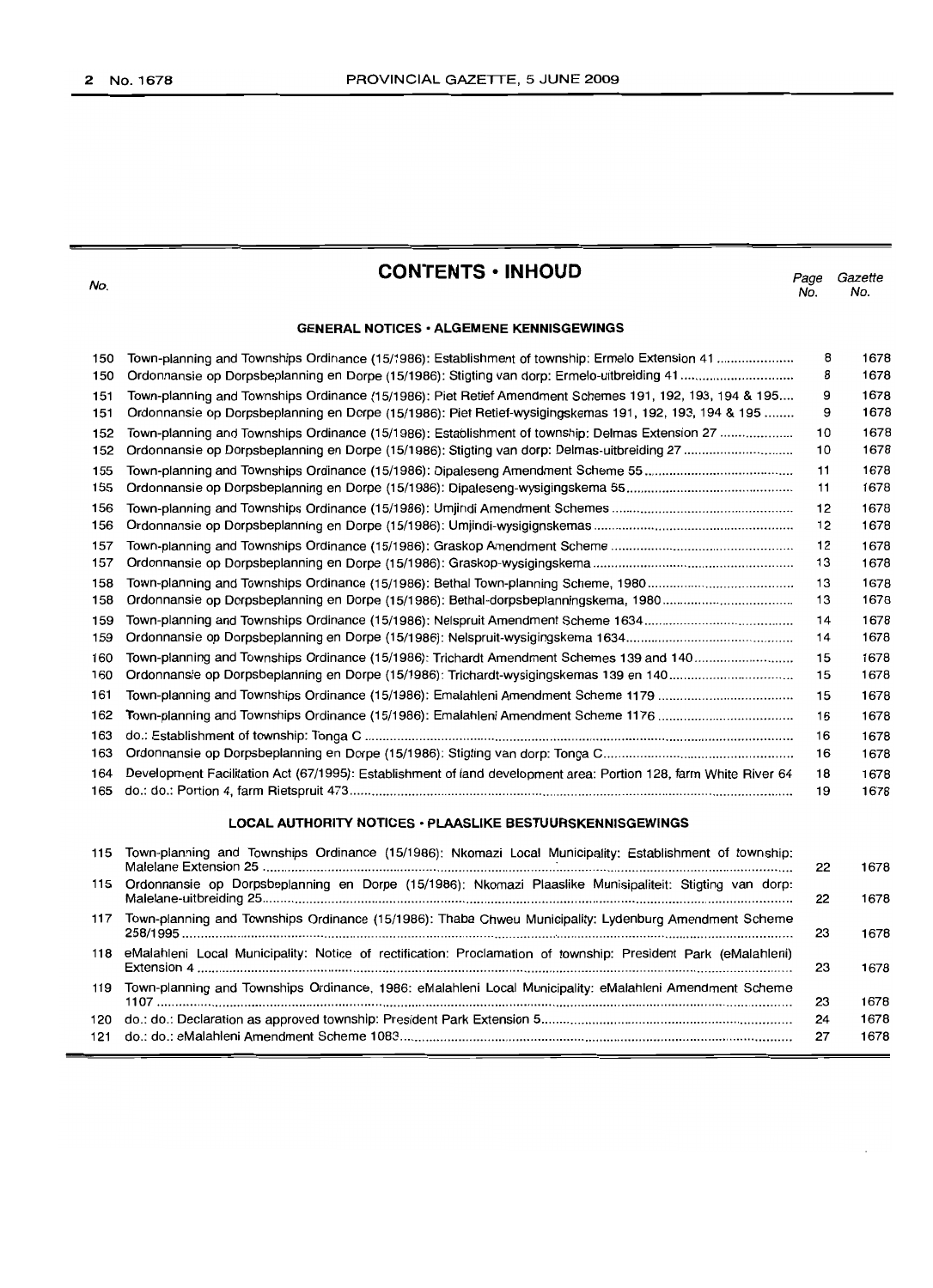| <b>IMPORTANT NOTICE</b>                                                                                                                                            |  |  |  |  |  |
|--------------------------------------------------------------------------------------------------------------------------------------------------------------------|--|--|--|--|--|
| The                                                                                                                                                                |  |  |  |  |  |
| <b>Mpumalanga Province Provincial Gazette Function</b>                                                                                                             |  |  |  |  |  |
| will be transferred to the                                                                                                                                         |  |  |  |  |  |
| <b>Government Printer</b> in Pretoria                                                                                                                              |  |  |  |  |  |
| as from 1 April 2005                                                                                                                                               |  |  |  |  |  |
| <b>NEW PARTICULARS ARE AS FOLLOWS:</b>                                                                                                                             |  |  |  |  |  |
| <b>Physical address:</b><br><b>Postal address:</b>                                                                                                                 |  |  |  |  |  |
| <b>Government Printing Works</b><br>Private Bag X85<br>149 Bosman Street<br>Pretoria<br>Pretoria<br>0001                                                           |  |  |  |  |  |
| New contact persons: Louise Fourie Tel.: (012) 334-4686<br>Mrs H. Wolmarans Tel.: (012) 334-4591                                                                   |  |  |  |  |  |
| Fax number: (012) 323-8805                                                                                                                                         |  |  |  |  |  |
| E-mail address:<br>hester.wolmarans@gpw.gov.za<br>louise.fourie@gpw.gov.za                                                                                         |  |  |  |  |  |
| <b>Contact persons for subscribers:</b>                                                                                                                            |  |  |  |  |  |
| Mrs S. M. Milanzi Tel.: (012) 334-4734                                                                                                                             |  |  |  |  |  |
| Mrs J. Wehmeyer Tel.: (012) 334-4753<br>Fax.: (012) 323-9574                                                                                                       |  |  |  |  |  |
| This phase-in period is to commence from 18 March 2005 (suggest date of advert)<br>and notice comes into operation as from 1 April 2005.                           |  |  |  |  |  |
| Subscribers and all other stakeholders are advised to send their advertisements<br>directly to the Government Printing Works, two weeks before the 1st April 2005. |  |  |  |  |  |
| In future, adverts have to be paid in advance<br>before being published in the Gazette.                                                                            |  |  |  |  |  |
| <b>AWIE VAN ZYL</b><br><b>Advertising Manager</b>                                                                                                                  |  |  |  |  |  |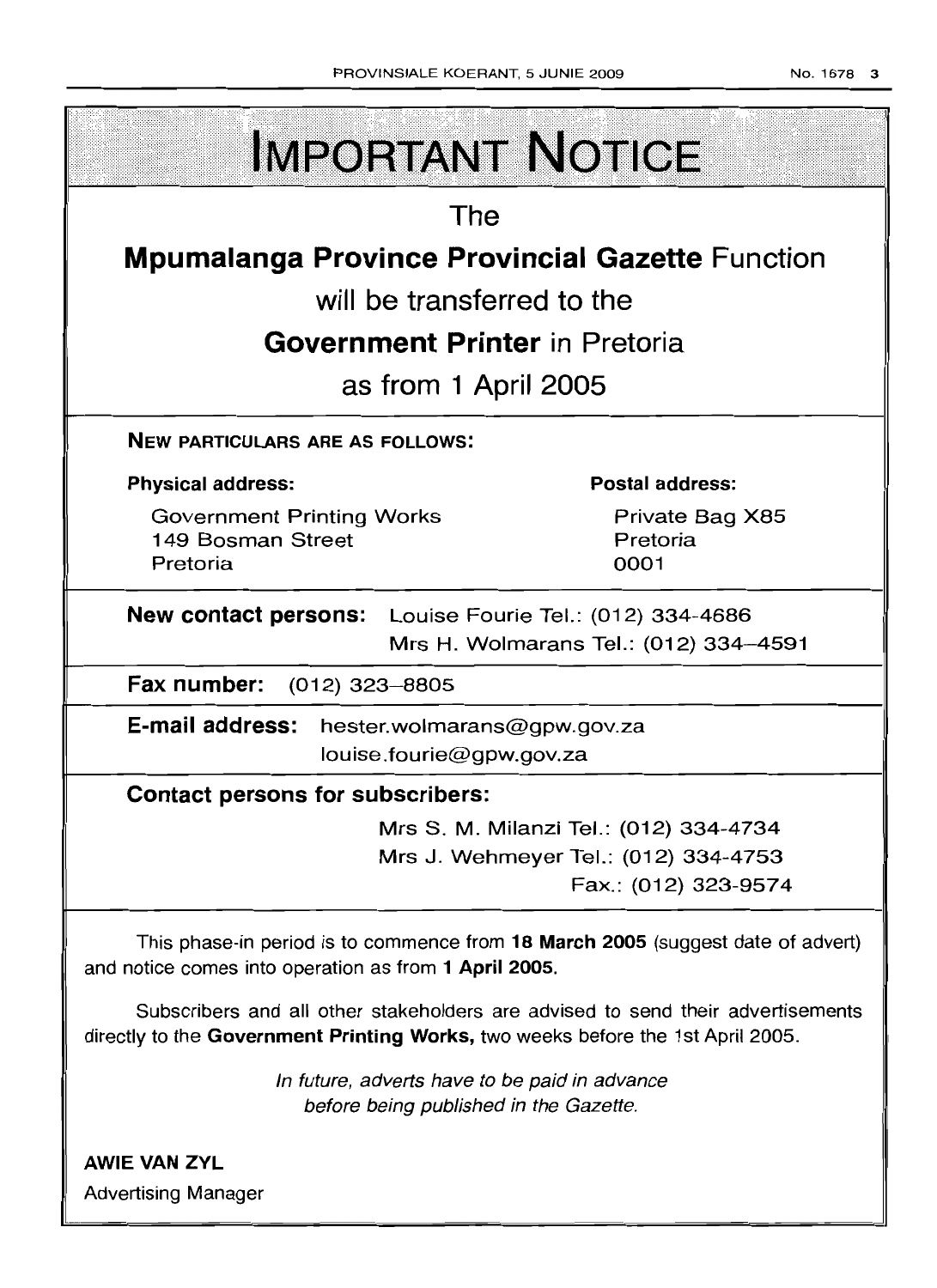| IT IS THE CLIENTS RESPONSIBILITY TO ENSURE THAT THE CORRECT AMOUNT IS PAID<br>AT THE CASHIER OR DEPOSITED INTO THE GOVERNMENT PRINTING WORKS BANK<br>ACCOUNT AND ALSO THAT THE REQUISITION/COVERING LETTER TOGETHER WITH<br>THE ADVERTISEMENTS AND THE PROOF OF DEPOSIT REACHES THE GOVERNMENT<br>PRINTING WORKS IN TIME FOR INSERTION IN THE PROVINCIAL GAZETTE.<br>NO ADVERTISEMENTS WILL BE PLACED WITHOUT PRIOR PROOF OF PRE-PAYMENT. |                                                                                                       |  |  |  |  |
|-------------------------------------------------------------------------------------------------------------------------------------------------------------------------------------------------------------------------------------------------------------------------------------------------------------------------------------------------------------------------------------------------------------------------------------------|-------------------------------------------------------------------------------------------------------|--|--|--|--|
|                                                                                                                                                                                                                                                                                                                                                                                                                                           |                                                                                                       |  |  |  |  |
|                                                                                                                                                                                                                                                                                                                                                                                                                                           | $\frac{1}{4}$ page R 187.37<br>Letter Type: Arial<br>Size: 10<br>Line Spacing: At:<br>Exactly<br>11pt |  |  |  |  |
|                                                                                                                                                                                                                                                                                                                                                                                                                                           |                                                                                                       |  |  |  |  |
| <b>A PRICE</b><br><b>INCREASE OF</b><br><b>8,5% WILL BE</b><br><b>EFFECTIVE ON</b><br><b>ALL TARIFFS</b><br><b>FROM</b>                                                                                                                                                                                                                                                                                                                   | $\frac{1}{4}$ page R 374.75<br>Size: 10<br>Letter Type: Arial<br>Line Spacing: At:<br>Exactly<br>11pt |  |  |  |  |
| <b>1 MAY 2008</b>                                                                                                                                                                                                                                                                                                                                                                                                                         | $\frac{1}{4}$ page R 562.13<br>Size: 10<br>Letter Type: Arial<br>Line Spacing: At:<br>Exactly<br>11pt |  |  |  |  |
|                                                                                                                                                                                                                                                                                                                                                                                                                                           | $\frac{1}{4}$ page R 749.50<br>Letter Type: Arial<br>Size: 10<br>Line Spacing: At:<br>Exactly<br>11pt |  |  |  |  |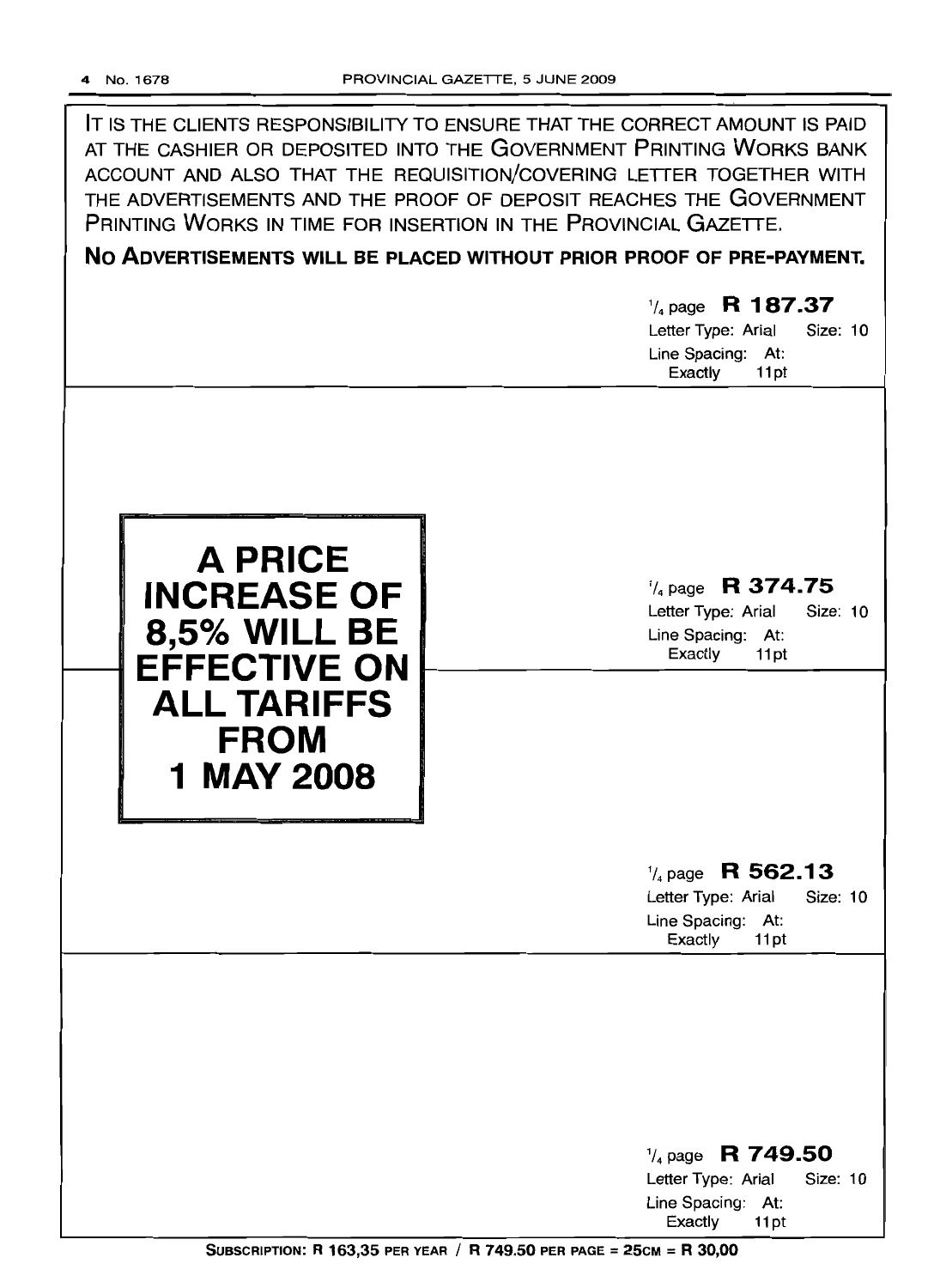

(2) erroneous classification of a notice, or the placement of such notice in any section or under any heading other than the section or heading stipulated by the advertiser;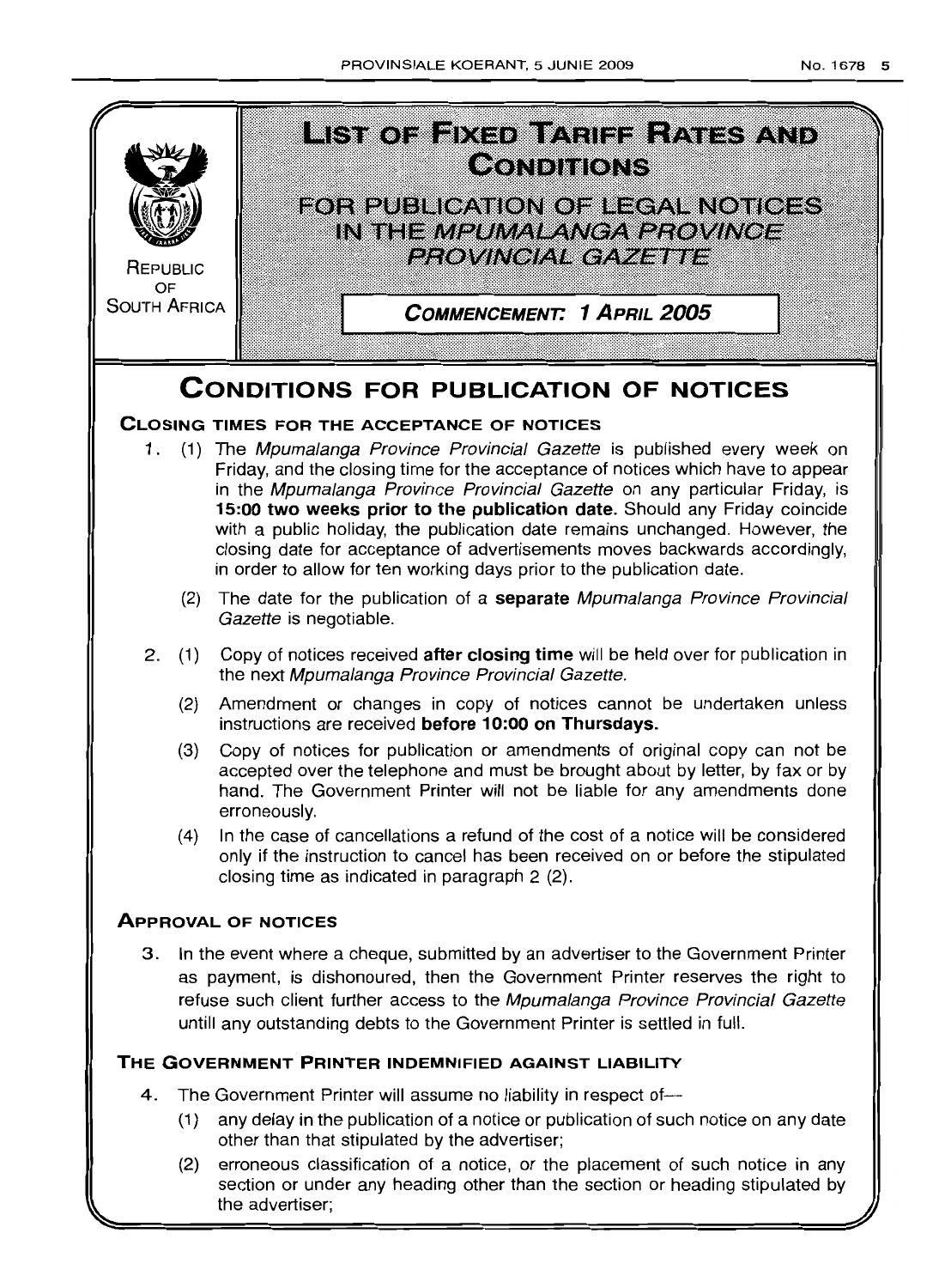r

(3) any editing, revision, omission, typographical errors or errors resulting from faint or indistinct copy.

## LIABILITY OF ADVERTISER

5. Advertisers will be held liable for any compensation and costs arising from any action which may be instituted against the Government Printer in consequence of the publication of any notice.

## **COPY**

- 6. Copy of notices must be typed on one side of the paper only and may not constitute part of any covering letter or document.
- 7. At the top of any copy, and set well apart from the notice, the following must be stated:

Where applicable

- (1) The heading under which the notice is to appear.
- (2) The cost of publication applicable to the notice, in accordance with the "Word Count Table".

## PAYMENT OF COST

- 9. With effect from 1 April 2005 no notice will be accepted for publlcatlon unless the cost of the insertion(s) is prepaid in CASH or by CHEQUE or POSTAL ORDERS. It can be arranged that money can be paid into the banking account of the Government Printer, in which case the deposit slip accompanies the advertisement before publication thereof.
- 10. (1) The cost of a notice must be calculated by the advertiser in accordance with the word count table.
	- (2) Where there is any doubt about the cost of publication of a notice, and in the case of copy, an enquiry, accompanied by the relevant copy, should be addressed to the Advertising Section, Government Printing Works, Private Bag X85, Pretoria, 0001 [Fax: (012) 323-8805], before publication.
- 11 . Overpayment resulting from miscalculation on the part of the advertiser of the cost of publication of a notice will not be refunded, unless the advertiser furnishes adequate reasons why such miscalculation occurred. In the event of underpayments, the difference will be recovered from the advertiser, and the notice(s) will not be published until such time as the full cost of such publication has been duly paid in cash or by cheque or postal orders, or into the banking account.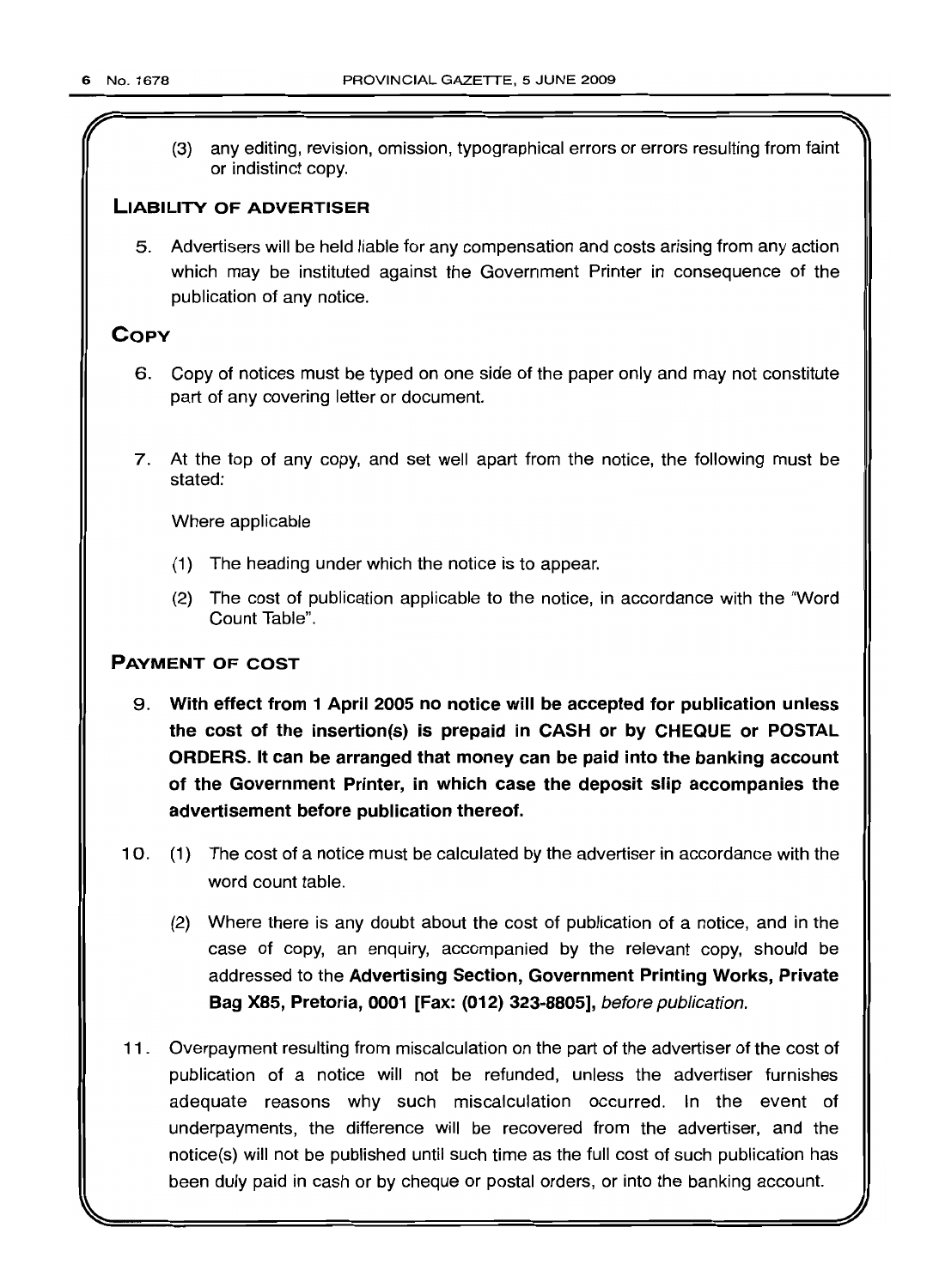- 12. In the event of a notice being cancelled, a refund will be made only if no cost regarding the placing of the notice has been incurred by the Government Printing Works.
- 13. The Government Printer reserves the right to levy an additional charge in cases where notices, the cost of which has been calculated *in* accordance with the Word Count Table, are subsequently found to be excessively lengthy or to contain overmuch or complicated tabulation.

## PROOF OF PUBLICATION

14. Copies of the Mpumalanga Province Provincial Gazette which may be required as proof of publication, may be ordered from the Government Printer at the ruling price. The Government Printer will assume no liability for any failure to post such Mpumalanga Province Provincial Gazette(s) or for any delay in despatching it/them.

# **GOVERNMENT PRINTERS BANK ACCOUNT PARTICULARS**

Bank: ABSA

BOSMAN STREET

Account No.: 4057114016

Branch code: 632005

Reference No.: 00000047

Fax No.: (012) 323 8805

## Enquiries:

| Mrs. L. Fourie    | Tel.: (012) 334-4686 |
|-------------------|----------------------|
| Mrs. H. Wolmarans | Tel.: (012) 334-4591 |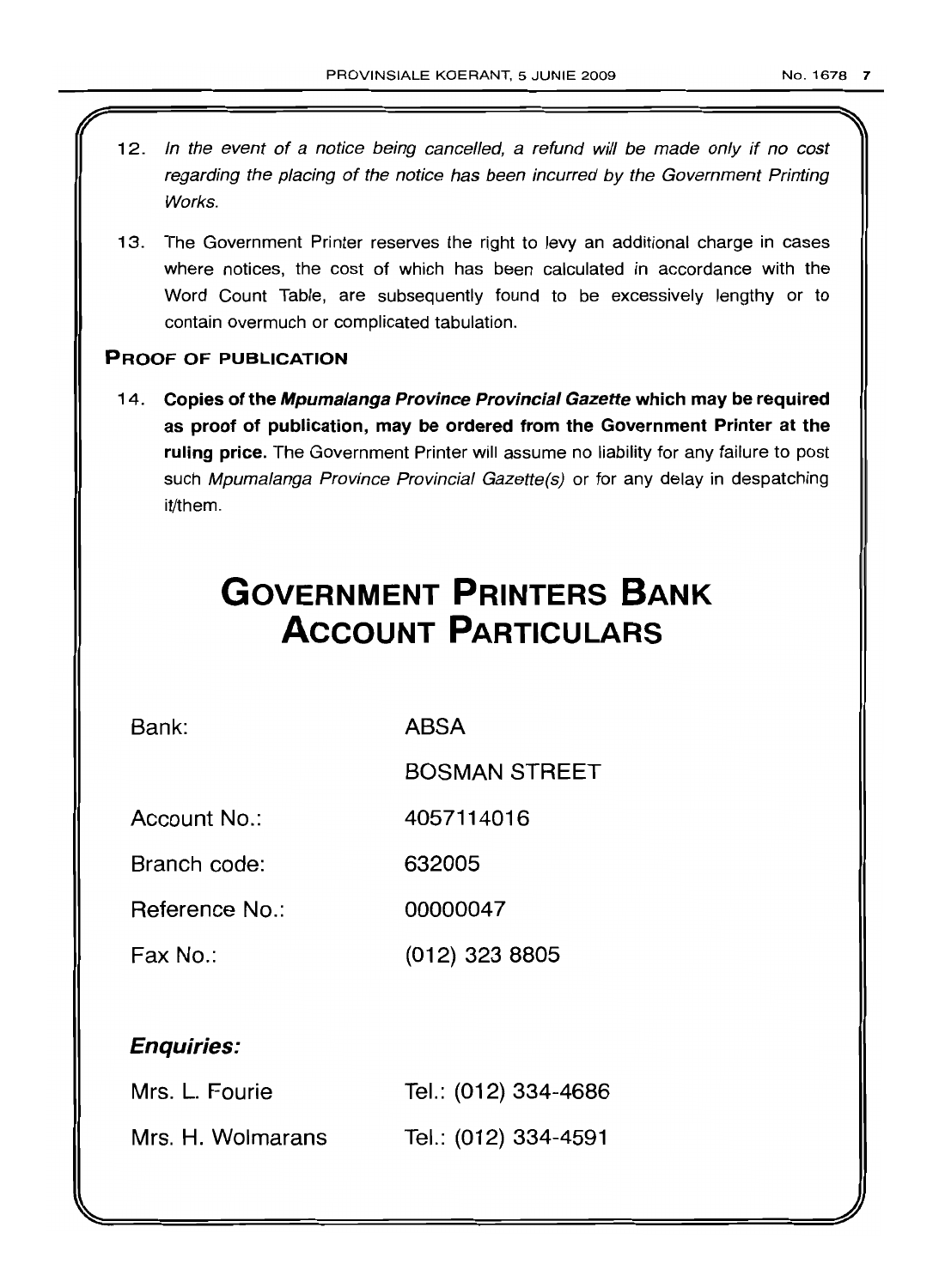# **GENERAL NOTICES • ALGEMENE KENNISGEWINGS**

#### **NOTICE 150 OF 2009**

SCHEDULE 11

(Regulation 21)

#### NOTICE OF APPLICATION FOR ESTABLISHMENT OF TOWNSHIP

#### **LOCAL AUTHORITY NOTICE**

The Msukaligwa Local Municipality, hereby gives notice in terms of section 96 of the Town-planning and Townships Ordinance, 1986 (Ordinance 15 of 1986), that it wishes to establish the township referred to in the Annexure hereto.

Particulars of the application will lie for inspection during normal office hours at the office of the Municipal Manager, 1st Floor, Msukaligwa Civic Centre, Ermelo, for a period of 28 days from 29 May 2009.

Objections to or representations in respect of the application must be lodged with or made in writing and in duplicate to the Municipal Manager at the above address or at P.O. Box 48, Ermelo, 2350, within a period of 28 days from 29 May 2009.

#### **ANNEXURE**

Name of township: **Ermelo Extension** 41, situated on Portion 41 of the farm Van Oudtshoornstroom 261-1T.

Full name of applicant: Willem van der Wath Trust.

Number of erven in proposed township:

Residential 1: 190

Business 3: 1

Undetermined: 1

Educational: 1

Institutional: 1

Private Open Space: 2

Description of land on which township is to be established: Ermelo Extension 41, situated on Portion 41 of the farm Van Oudtshoornstroom 261-IT.

Locality of proposed township: North of the N17 route from Ermelo to Piet Retief.

Remarks: The area is earmarked for future residential extension in terms of the Msukaligwa Local Municipality Spatial Development Framework.

Reference No: ERM X41.

Address of agent: Afriplan Town and Regional Planners, P.O. Box 786, Ermelo, 2350. Tel: (017) 811-7422. Fax: (017) 819-2237. E-mail: info@afriplan.com

## **KENNISGEWING 150 VAN 2009**

**••**

BYLAE 11

(Regulasie 21)

KENNISGEWING VAN AANSOEK OM STIGTING VAN DORP

## **PLAASLIKE BESTUURSKENNISGEWING**

Die Msukaligwa Plaaslike Munisipaliteit gee hiermee ingevolge artikel 96 van die Ordonnansie op Dorpsbeplanning en Dorpe, 1986 (Ordonnansie 15 van 1986), kennis dat dit voornemens is om die dorp in die Bylae hierby genoem, te stig.

Besonderhede van die aansoek lê ter insae gedurende gewone kantoorure by die kantoor van die Munisipale Bestuurder, Eerste Vloer, Ermelo Burgersentrum, vir 'n tydperk van 28 dae vanaf 29 Mei 2009.

Besware teen of vertoë ten opsigte van die aansoek moet binne 'n tydperk van 28 dae vanaf 29 Mei 2009 skriftelik en in tweevoud by of tot die Munisipale Bestuurder by bovermelde adres of by Posbus 48, Ermelo, 2350, ingedien of gerig word.

#### **BYLAE**

Naam van dorp: **Ermelo Uitbreiding** 41, gelee op Gedeelte 41 van die plaas Van Oudtshoornstroom 261-IT.

Volle naam van aansoeker: Willem van der Wath Trust.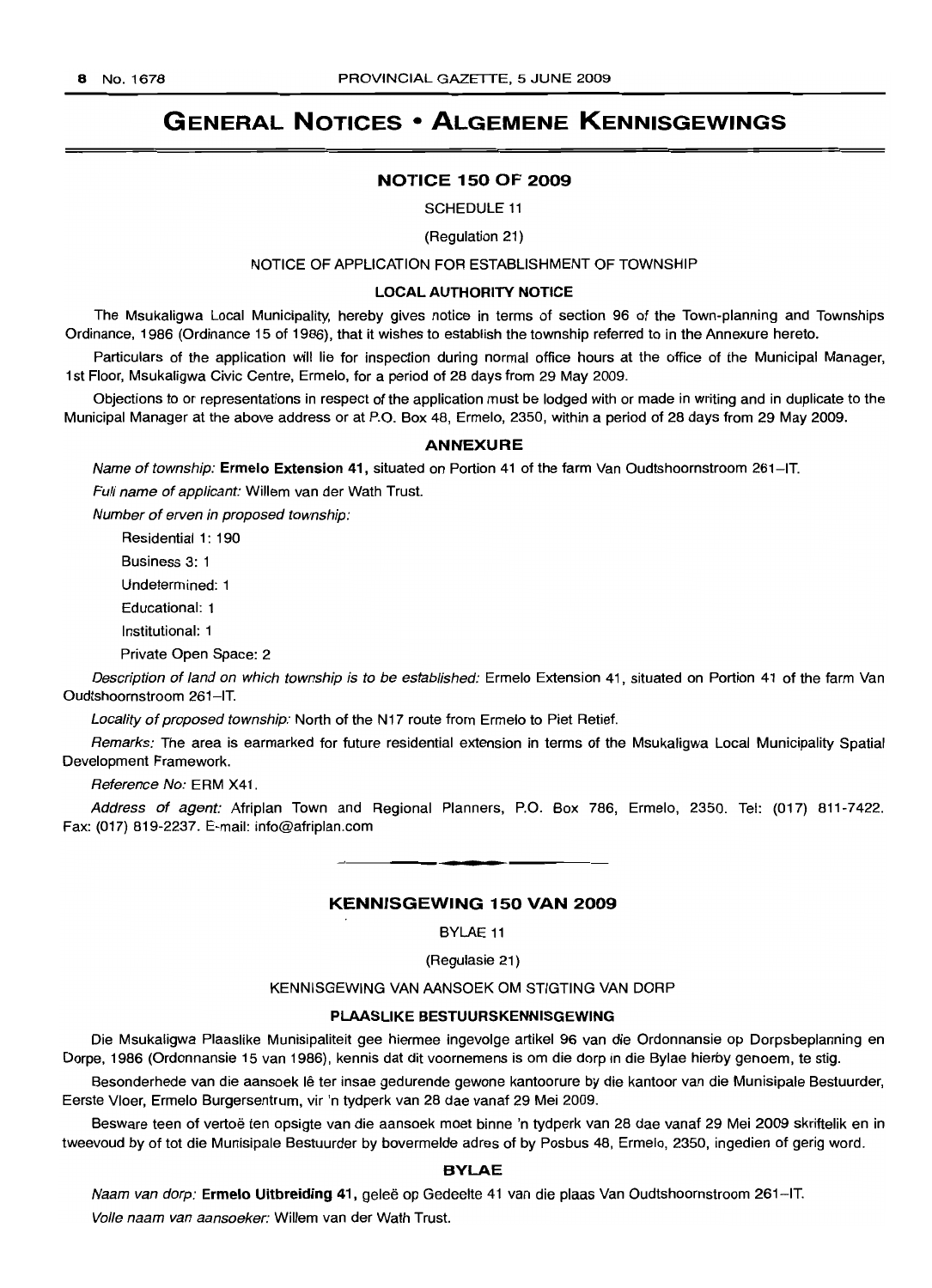Aantal erwe in voorgestelde dorp:

Residensieel 1: 190

Besigheid 3: 1

Ongespesifiseerd: 1

Opvoedkundig: 1

Inrigting: 1

Privaat Oop ruimte: 2

Beskrywing van grond waarop dorp gestig staan te word: Ermelo Uitbreiding 41, geleë op Gedeelte 41 van die plaas Van Oudtshoornstroom 261-IT, Mpumalanga Provinsie.

Ligging van voorgestelde dorp: Noord van die N17 roete vanaf Ermelo na Piet Retief.

Opmerking: Die area is geoormerk vir toekomstige residensiële uitbreiding ingevolge die ontwikkelingsraamwerk van die Msukaligwa Plaaslike Munisipaliteit.

Verwysingsnommer: ERM X41 .

Adres van agent: Afriplan Town and Regional Planners, Posbus 786, Ermelo, 2350. Tel: (017) 811-7422. Faks: (017) 819-2237. E-mail: info@afriplan.com

29-5

## NOTICE 151 OF 2009

## PIET RETIEF AMENDMENT SCHEMES 191, 192, 193, 194 & 195

NOTICE OF APPLICATION FOR THE AMENDMENT OF TOWN-PLANNING SCHEME IN TERMS OF SECTION 56 (1) (b) (i) OF THE TOWN-PLANNING AND TOWNSHIPS ORDINANCE, 1986 (ORDINANCE 15 OF 1986)

We, Spatial Dynamics Town and Regional Planners, being the authorized agent of the registered owners of the erven mentioned below, hereby give notice in terms of section 56 (1) (b) (i) of the Town-planning and Townships Ordinance, 1986 (Ordinance 15 of 1986), that we have applied to the Mkhondo Municipality for the amendment of the town-planning scheme known as Piet Retief Town-planning Scheme, 1980, by the rezoning of the properties described below:

1. Piet Retief Amendment Scheme 191: Erf 384, Kempville Township, situated south of Kempville Township, at corner Mansoor & Cara Streets, from "Special" to "Special" for the purpose of Private Hospital.

2. Piet Retief Amendment Scheme 192: Erf 7088, Ethandakukhanya Extension 5, situated west of Ethandakukhanya Township, from "Residential 1" to "Business 2".

3. Piet Retief Amendment Scheme 193: Erf 2168, Piet Retief Extension 9, situated at 5 Eighth Crescent, Piet Retief Extension 9, from "Residential 1" to "Residential 3".

4. Piet Retief Amendment Scheme 194: Erf 2169, Piet Retief Extension 9, situated at 3 Eighth Crescent, Piet Retief Extension 9, from "Residential 1" to "Residential 3".

5. Piet Retief Amendment Scheme 195: Erf 3932, Ethandakukhanya Extension 4, situated south of Ethandakukhanya Township, from "Residential 1" to "Business 2".

Particulars of the application will lie for inspection during normal office hours at the office of the Municipal Manager, Department of Town Planning and Building Control, Mkhondo Municipality, 33 Mark Street, Piet Retief, 2380, for a period of 28 days from 29 May 2009.

Objections to, or representations in respect of the application must be lodged with or made in writing to the Municipal Manager at the above address or at Mkhondo Municipality, P.O. Box 23, Piet Retief, 2380, within a period of 28 days from 29 May 2009.

Address of agent: Spatial Dynamics Town and Regional Planners, P.O. Box 4460, Nelspruit, 1200. Tel: (013) 755-4536. Fax: (013) 755-4542. E-mail: rgazide@telkomsa.net

**\_ E**

## KENNISGEWING 151 VAN 2009

## PIET RETIEF-WYSIGINGSKEMAS 191, 192, 193, 194 & 195

KENNISGEWING VAN AANSOEK OM WYSIGING VAN DORPSBEPLANNINGSKEMA INGEVOLGE ARTIKEL 56 (1) (b) (i) VAN DIE ORDONNANSIE OP DORPSBEPLANNING EN DORPE, 1986 (ORDONNANSIE 15 VAN 1986)

Ons, Spatial Dynamics Town and Regional Planners, synde die gemagtigde agent van die geregistreerde eienaars van die onderskeie eiendomme hieronder beskryf, gee hiermee ingevolge artikel 56 (1) (b) (i) van die Ordonnansie op Dorpsbeplanning en Dorpe, 1986 (Ordonnansie 15 van 1986), kennis dat ons by die Munisipaliteit van Mkhondo aansoek gedoen het om die wysiging van die dorpsbeplanningskema bekend as Piet Retief-dorpsbeplanningskema, 1980, deur die hersonering van die eiendomme hieronder beskryf, soos volg: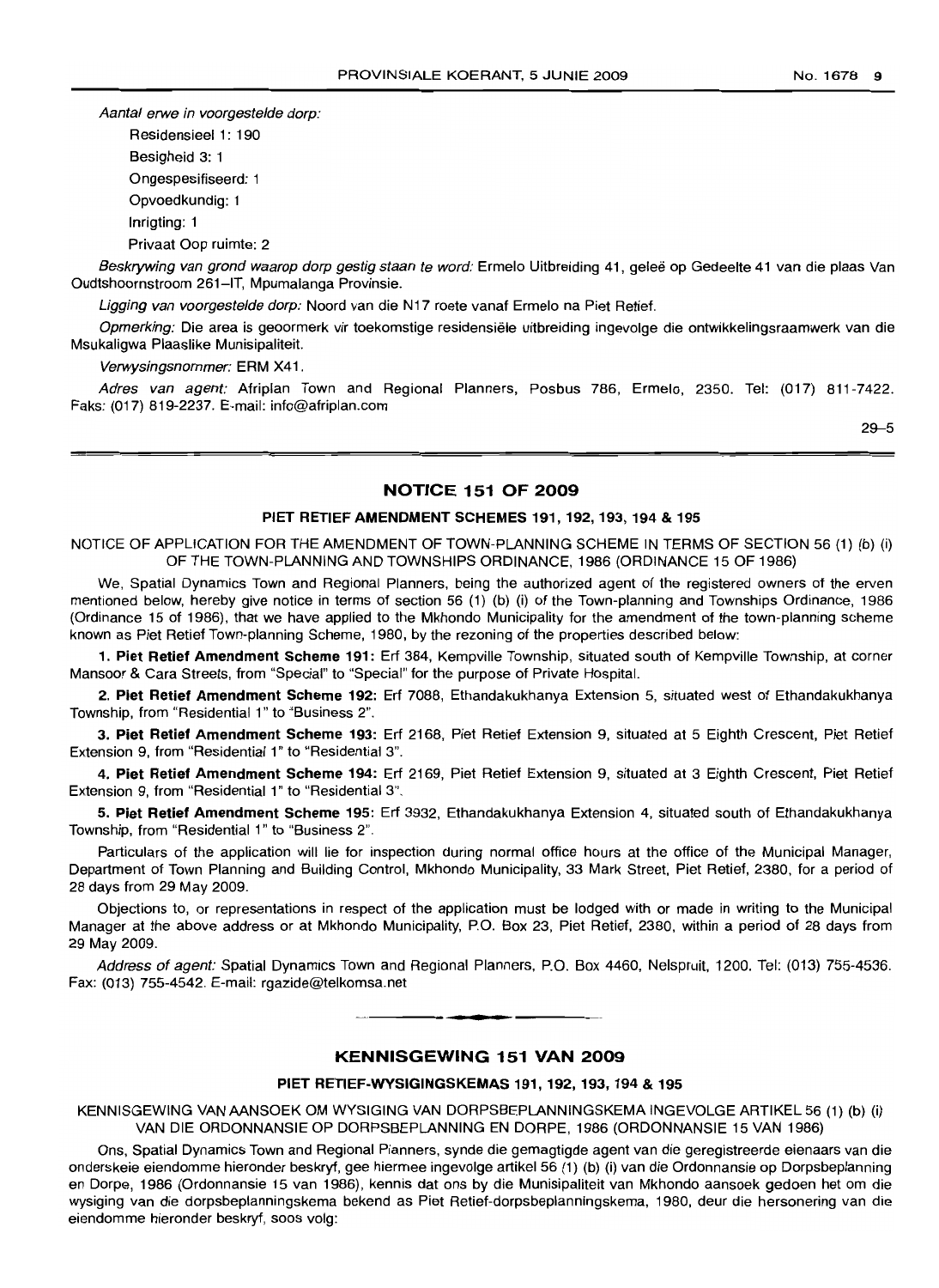1. Piet Retief-wysigingskema 191: Erf 384, Kempville, geleë op die hoek van Mansoor- & Carastraat, Kempville, vanaf "Spesiaal" na "Spesiaal" vir die doeleindes van Privaat Hospitaal.

2. Piet Retief-wysigingskema 192: Erf 7088, Ethandakukhanya Uitbreiding 5, geleë wes van Ethandakukhanya, vanaf "Residensieel 1" na "Besigheid 2".

3. Piet Retief-wysigingskema 193: Erf 2168, Piet Retief Uitbreiding 9, gelee in Agtste Singel 5, Piet Retief Uitbreiding 9, vanaf "Residensieel 1" na "Residensieel 3".

4. Piet Retief-wysigingskema 194: Erf 2169, Piet Retief Uitbreiding 9, gelee in Agtste Singel 3, Piet Retief Uitbreiding 9, vanaf "Residensieel 1" na "Residensieel 3".

5. Piet Retief-wysigingskema 195: Erf 3932, Ethandakukhanya Uitbreiding 4, geleë suid van Ethandakukhanya, vanaf "Residensieel 1" na "Besigheid 2".

Besonderhede van bogenoemde aansoek Ie ter insae gedurende gewone kantoorure by die kantoor van die Munisipale Bestuurder, Departement van Dorpsbeplanning en Bou Kontrole, Mkhondo Munisipaliteit, Markstraat 33, Piet Retief, 2380, vir 'n tydperk van 28 dae vanaf 29 Mei 2009.

Besware teen of vertoë ten opsigte van die aansoeke moet binne 'n tydperk van 28 dae vanaf 29 Mei 2009 skriftelik by of tot die Munisipale Bestuurder by bovermelde adres of Mkhondo Munisipaliteit, Posbus 23, Piet Retief, 2380, ingedien of gerig word.

Adres van agent: Spatial Dynamics Town and Regional Planners, Posbus 4460, Nelspruit, 1200. Tel: (013) 755-4536. Faks: (013) 755-4542. E-pos: rgazide@telkomsa.net

29-5

## NOTICE 152 OF 2009

SCHEDULE 11

(Regulation 21)

#### NOTICE OF APPLICATION FOR ESTABLISHMENT OF TOWNSHIP

The Delmas Local Municipality, hereby gives notice in terms of section 69 (6) (a) read with section 96 (1) of the Townplanning and Townships Ordinance, 1986 (Ordinance 15 of 1986), that an application to establish the township referred to in the Annexure hereto, has been received by it.

Particulars of the application will lie for inspection during normal office hours at the office of the Municipal Manager, Room 2, c/o Samuel Road and Van der Walt Street, Delmas, for a period of 28 days from 29/05/2009.

Objections to or representations in respect of the application must be lodged with or made in writing and in duplicate to the Municipal Manager at the above address or at PO Box 6, Delmas, 2210, within a period of 28 days from 29/05/2009.

#### ANNEXURE

#### Name of township: Delmas Extension 27.

Full name of applicant: Terraplan Associates Town and Regional Planners.

Number of erven in proposed township:

1 "Industrial 1" erf with the inclusion of a cement milling plant, silo's, laboratory, railway line and related and subservient uses;

1 "Industrial 2" erf;

and "Public Road".

Description of land on which township is to be established: A portion of the Remainder of Portion 22 of the farm Witklip 232 IR.

Situation of proposed township: Situated directly to the south of Delmas adjacent to the re-aligned R50 Provincial Road. (DP620).

**- .**

#### KENNISGEWING 152 VAN 2009

BYLAE 11

(Regulasie 21)

#### KENNISGEWING VAN AANSOEK OM STIGTING VAN DORP

Die Delmas Plaaslike Munisipaliteit gee hiermee ingevolge artikel 69 (6) (a) saamgelees met artikel 96 (1) van die Ordonnansie op Dorpsbeplanning en Dorpe, 1986 (Ordonnansie 15 van 1986). kennis dat 'n aansoek om die dorp in die Bylae hierby genoem, te stig deur hom ontvang is.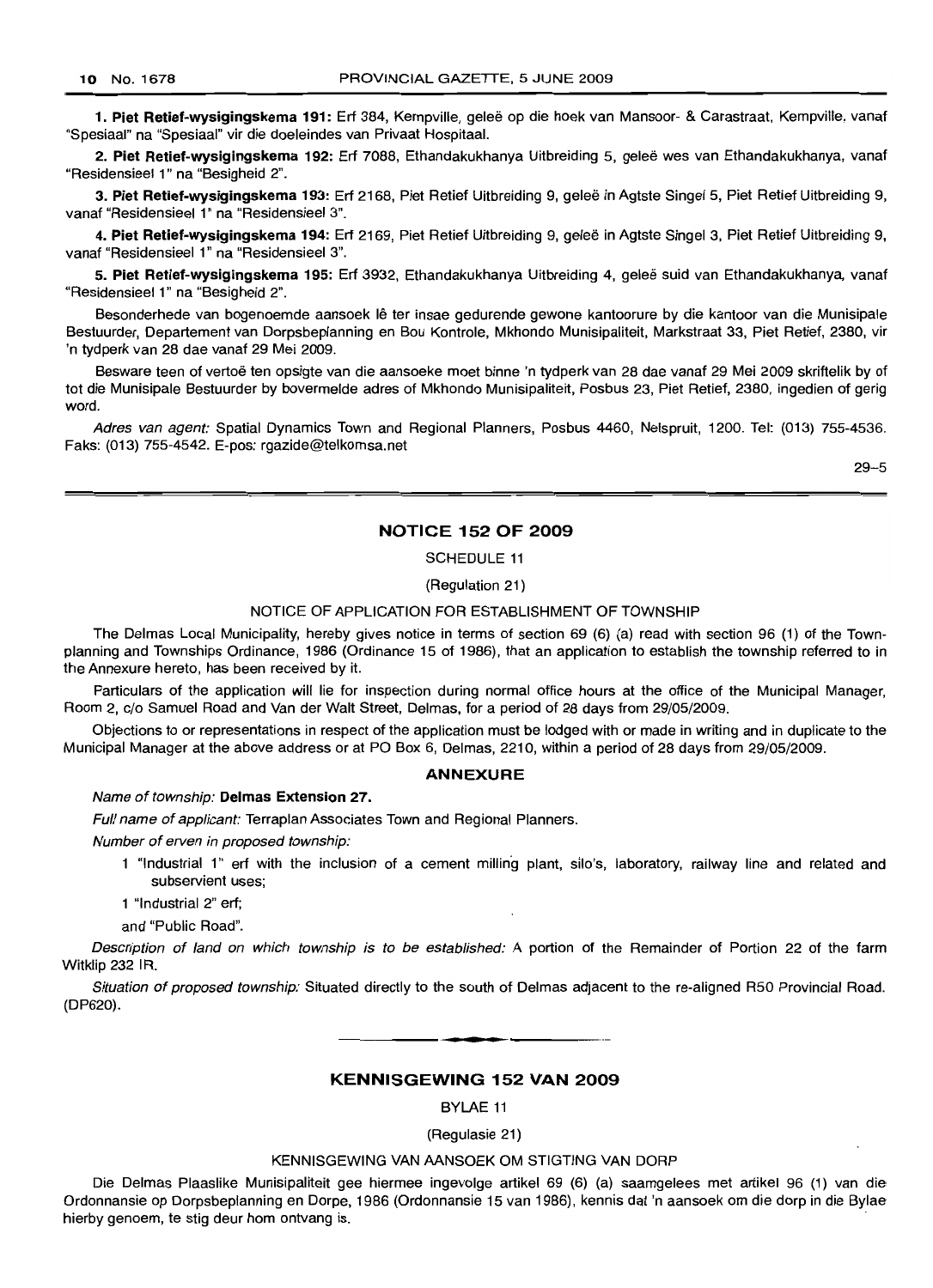Besonderhede van die aansoek lê ter insae gedurende gewone kantoorure by die kantoor van die Munisipale Bestuurder, Kamer 2, h/v Samuelweg en Van der Waltstraat, Delmas, vir 'n tydperk van 28 dae vanaf 29/05/2009.

Besware teen of vertoë ten opsigte van die aansoek moet binne 'n tydperk van 28 dae vanaf 29/05/2009 skriftelik en in tweevoud by of tot die Munisipale Bestuurder by bovermelde adres of by Posbus 6, Delmas, 2210, ingedien of gerig word.

## **BYLAE**

#### Naam van die dorp: **Delmas Uitbreiding** 27.

Volle naam van aansoeker: Terraplan Medewerkers Stads- en Streekbeplanners.

Aantal erwe in voorgestelde dorp:

- 1 "Nywerheid 1" erf met die insluiting van 'n sement malery aanleg, silo's, laboratorium, spoorlyn en verwante en ondergeskikte gebruike;
- 1 "Nywerheid 2" erf;

en "Openbare Pad".

Beskrywing van grond waarop dorp gestig staan te word: Gedeelte van die Restant van Gedeelte 22 van die plaas Witklip 232 IR.

Ligging van voorgestelde dorp: Geleë direk ten suide van Delmas aangrensend aan die herbelynde R50 Provinsiale Pad. (DP620)

29-5

## **NOTICE 155 OF 2009**

## **DIPALESENG AMENDMENT SCHEME** 55

NOTICE OF THE APPLICATION FOR THE AMENDMENT OF A TOWN-PLANNING SCHEME IN TERMS OF SECTION 56 (1) (b) (i) OF THE TOWN-PLANNING AND TOWNSHIPS ORDINANCE, 1986 (ORDINANCE 15 OF 1986)

We, Mahlori Development Consultants, being the authorized agent of the owner of a Portion of Portion 1 of Erf 1777, Lily Street, Balfour Township, hereby give notice in terms of section 56 (1) (b) (i) of the Town-planning and Townships Ordinance, 1986 (Ordinance 15 of 1986), that we have applied to the Umjindi Municipality for the amendment of the town-planning scheme known as the Balfour Town-planning Scheme (1979), by the rezoning of the property described above situated at Lily Street from "Educational" to "Institutional".

Particulars of these applications will lie for inspection during normal office hours at the office of the Municipal Manager, Dipaleseng Local Municipality, corner Stuart and Joubert Street, Balfour, 2410, for a period of 28 days from 5 June 2009.

Objections to or representations in respect of the application must be lodged with or made in writing to the Municipal Manager at above mentioned address or at Private Bag X1005, Balfour, 2410, within a period of 28 days from 5 June 2009.

Address of agent: P.O. Box 1321, Nelspruit, 1200. 073 921 7082 .

## **KENNISGEWING 155 VAN 2009**

**• I**

## **DIPALESENG-WYSIGINGSKEMA 55**

KENNISGEWING VAN AANSOEK OM WYSIGING VAN 'N DORPSBEPLANNINGSKEMA INGEVOLGE ARTIKEL 56 (1) (b) (i) VAN DIE ORDONNANSIE OP DORPSBEPLANNING EN DORPE, 1986 (ORDONNANSIE 15 VAN 1986)

Ons, Mahlori Development Consultants, synde die gemagtigde agent van die eienaar van 'n Gedeelte van Gedeelte 1 van Erf 1777, Lilystraat, Balfour Dorp, gee hiermee ingevolge artikel 56 (1) (b) (i) van die Ordonnansie op Dorpsbeplanning en Dorpe, 1986 (Ordonnansie 15 van 1986), kennis dat ons by die Umjindi Munisipaliteit aansoek gedoen net vir die wysiging van die dorpsbeplanningskema bekend as Balfour-dorpsbeplanningskema, 1979, deur die hersonering van die eiendom hierbo beskryf, geleë te Lilystraat van "Opvoedkundig" na "Inrigting".

Besonderhede van bogenoemde aansoeke lê ter insae gedurende gewone kantoorure by die kantoor van die Munisipale Bestuurder, Dipaleseng Munisipaliteit, corner Stuart- en Joubertstraat, Balfour, 2410, vir 'n tydperk van 28 dae vanaf 5 Junie 2009.

Besware teen of vertoe ten opsigte van die aansoek moet binne 'n tydperk van 28 dae vanaf 5 Junie 2009 skriftelik by bovermelde adres of by Privaatsak X1005, Bafour, 2410, ingedien of gerig word.

Adres van Agent: Posbus 1321, Nelspruit, 1200. 073 921 7082.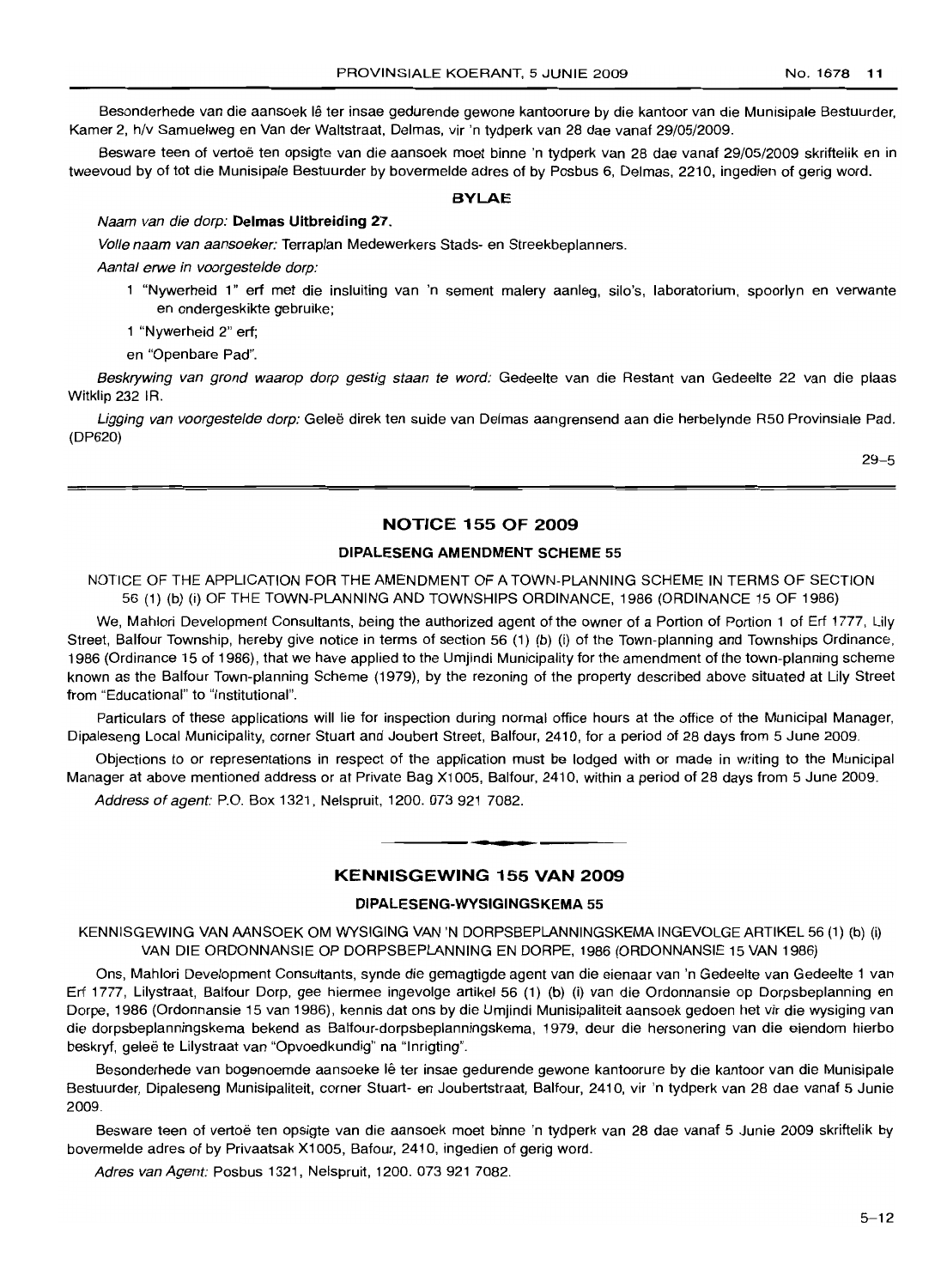## **NOTICE 156 OF 2009**

## **UMJINDI AMENDMENT SCHEMES**

## NOTICE OF APPLICATIONS FOR THE AMENDMENT OF A TOWN-PLANNING SCHEME IN TERMS OF SECTION 56 (1) (b) (i) OF THE TOWN-PLANNING AND TOWNSHIPS ORDINANCE, 1986 (ORDINANCE 15 OF 1986)

Burnt Orange Consultants CC, being the authorised agent of the owners of the properties mentioned hereunder, hereby gives notice in terms of section 56 (1) (b) (i) of the Town-planning and Townships Ordinance, 1986 (Ordinance 15 of 1986), that applications had been submitted to the Umjindi Local Municipality for the amendment of the town-planning scheme, known as the Umjindi Town Planning Scheme (2002) by the rezoning of the following properties:

#### **UMJINDI AMENDMENT SCHEME 79**

The Remaining of Erf 3853, Barberton Township, situated on the corner of Verdoorn Street and Neethling Street from "Residential 1" to "Residential 1" with a density of "one dwelling per 500  $m<sup>2</sup>$ ".

#### **UMJINDI AMENDMENT SCHEME 83**

Portion 3 of Erf 2556, Barberton Township, situated in De Villiers Street, from "Residential 4" to standard "Business 1".

Particulars of these applications will lie for inspection during normal office hours at the office of the Municipal Manager, Umjindi Local Municipality (Manager Technical Services), Civic Centre, Barberton, for a period of 28 days from 5 June 2009.

Objections to, or representations in respect of the applications must be lodged with or made in writing to the Municipal Manager at above mentioned address or at Umjindi Local Municipality, P.O. Box 33, Barberton, 1300, within a period of 28 days from 5 June 2009.

Address of agent: P.O. Box 1369, Barberton, 1300. Tel: (013) 712-3346. Cell: 082 568 4969. Fax: (013) 712-3346. E-mail: revolvercreek@yahoo.com

## **KENNISGEWING 156 VAN 2009**

**• I**

#### **UMJINDI·WYSIGINGSKEMAS**

KENNISGEWING VAN AANSOEKE OM WYSIGING VAN 'N DORPSBEPLANNINGSKEMA INGEVOLGE ARTIKEL 56 (1) (b) (i) VAN DIE ORDONNANSIE OP DORPSBEPLANNING EN DORPE, 1986 (ORDONNANSIE 15 VAN 1986)

Burnt Orange Consultants CC, synde die gemagtigde agent van die eienaars van die ondergenoemde erwe, gee hiermee ingevolge artikel 56 (1) (b) (i) van die Ordonnansie op Dorpsbeplanning en Dorpe, 1986 (Ordonnansie 15 van 1986), kennis dat dat by die Umjindi Plaaslike Munisipaliteit aansoek gedoen is om die wysiging van die Umjindi-dorpsbeplanningskema, 2002, deur die hersonering van die volgende eiendomme:

#### **UMJINDI·WYSIGINGSKEMA 79**

Die Restant van Erf 3853, Barberton Dorp, geleë op die hoek van Verdoorn en Neethlingstraat, van "Residensieel 1" na "Residensieel 1" met 'n digtheid van "een woonhuis per 500 m<sup>2</sup>".

## **UMJINDI·WYSIGINGSKEMA 83**

Gedeelte 3 van Erf 2556, Barberton Dorp, gelee in De Villiersstraat, van "Residensieel 4" na standaard "Besigheid 1".

Besonderhede van die aansoeke lê ter insae gedurende gewone kantoorure by die kantoor van die Munisipale Bestuurder, Umjindini Plaaslike Munisipaliteit (Bestuurder Tegniese Dienste), Burgersentrum, Barberton, vir 'n tydperk van 28 dae vanaf 5 Junie 2009.

Besware en of vertoë ten opsigte van die aansoeke moet binne 'n tydperk van 28 dae vanaf 5 Junie 2009, skriftelik by die onderstaande adres of by die Munisipale Bestuurder, Posbus 33, Barberton, 1300, ingedien of gerig word.

Adres van agent: Posbus 1369, Barberton, 1300. Tel: (013) 712-3346. Sel: 082 568 4969. Faks: (013) 712-3346. E-pos: revolvercreek@yahoo.com

 $5 - 12$ 

#### **NOTICE 157 OF 2009**

## **GRASKOP AMENDMENT SCHEME**

NOTICE OF APPLICATION FOR AMENDMENT OF TOWN-PLANNING SCHEME IN TERMS OF SECTION 56 (1) (b) (i) OF THE TOWN-PLANNING AND TOWNSHIPS ORDINANCE, 1986 (ORDINANCE 15 OF 1986)

I, Jan Hendrik du Toit, being the authorized agent of the owner of the Remainder of Erf 709, Graskop, hereby gives notice in terms of section 56 (1) (b) (i) of the Town-planning and Townships Ordinance, 1986, that I have applied to the Thaba Chweu Municipality for the amendment of the town-planning scheme known as the Graskop Town-planning Scheme, 1992, by rezoning of the properties described above, situated on the corner of Richardson Street and President Street, Graskop, from "Residential 1" to "Residential 2".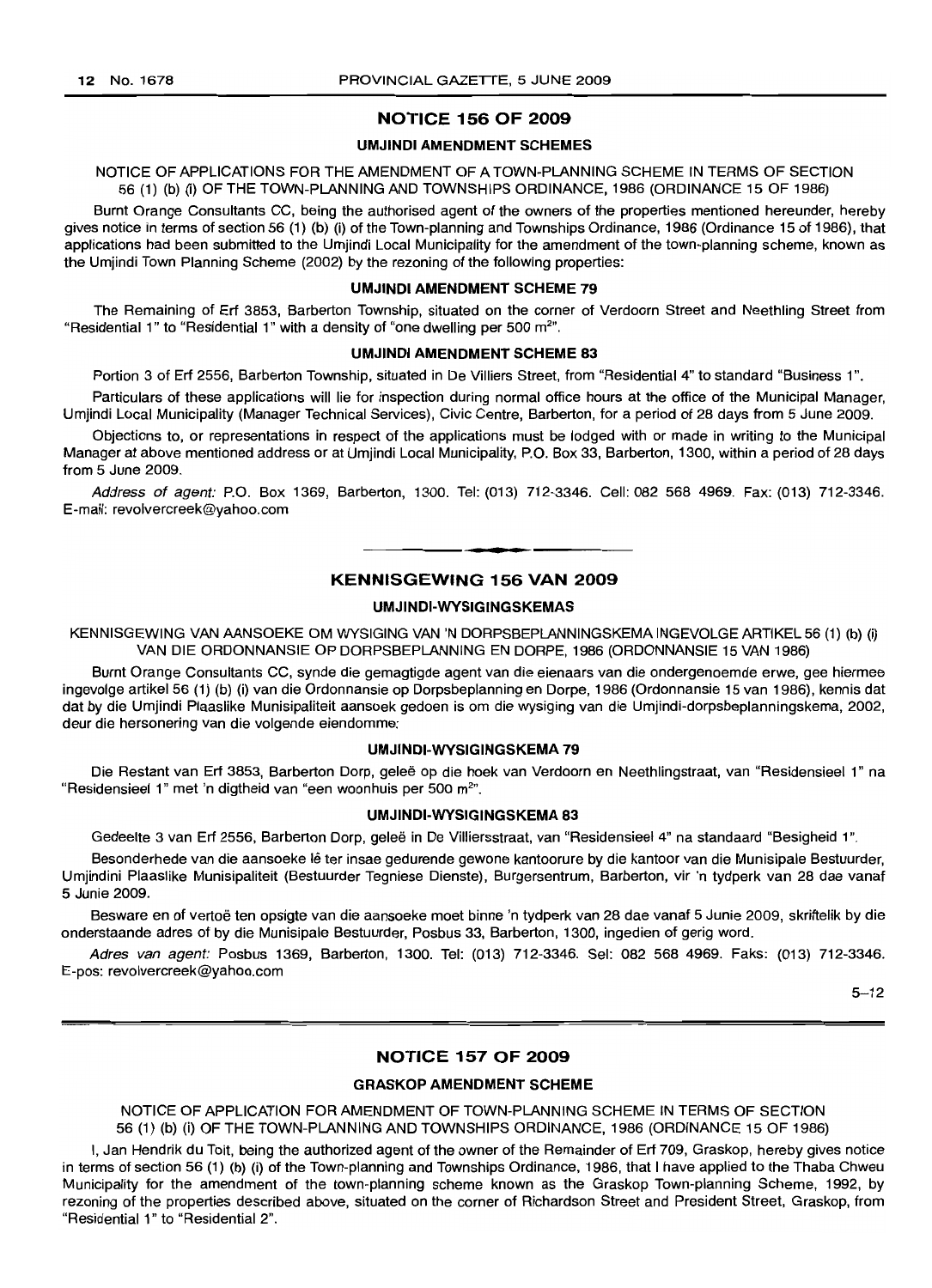Particulars of the application will lie for inspection during normal office hours at the office of the Town Clerk, Thaba Chweu Municipality, Mashishing for a period of 28 days from 5 June 2009.

Objections to or representations in respect of the application must be lodged with or made in writing to the Town Clerk at the above address or at P.O. Box 61, Lydenburg, 1120, within a period of 28 days from 5 June 2009 .

## **KENNISGEWING 157 VAN 2009**

**•**

#### **GRASKOP-WYSIGINGSKEMA**

KENNISGEWING VAN AANSOEK OM WYSIGING VAN DORPSBEPLANNINGSKEMA INGEVOLGE ARTIKEL 56 (1) (b) (i) VAN DIE ORDONNANSIE OP DORPSBEPLANNING EN DORPE, 1986 (ORDONNANSIE 15 VAN 1986)

Ek, Jan Hendrik du Toit, synde die gevolmagtigde agent van die eienaar van Restant van Erf 709, Graskop, gee hiermee inqevolqe artikel 56 (1) (b) (i) van die Ordonnansie op Dorpsbeplanning en Dorpe, 1986, kennis dat ek by die Thaba Chweu Munisipaliteit aansoek gedoen het om die wysiging van die dorpsbeplanningskema bekend as die Graskop-dorpsbeplanningskema, 1992, deur die hersonering van die eiendom hierbo beskryf, gelee te die hoek van Richardsonstraat en Presidentstraat, Graskop, vanaf "Residensieel " na "Residensieel 2".

Besonderhede van die aansoek lê ter insae gedurende gewone kantoorure by die kantoor van die Stadsklerk, Thaba Chweu Munisipaliteit, Mashishing vir 'n tydperk van 28 dae vanaf 5 Junie 2009.

Besware teen of vertoë ten opsigte van die aansoek moet binne 'n periode van 28 dae vanaf 5 Junie 2009 skriftelik by of tot die Stadsklerk by bovermelde adres of by Posbus 61, Lydenburg, 1120, ingedien of gerig word.

Adres van agent: Seymore Du Toit & Basson Prokureurs, Posbus 283, Sabie, 1260. Tel: (013) 764-1103. Faks: (013) 764-2636.

 $5 - 12$ 

## **NOTICE 158 OF 2009**

NOTICE OF APPLICATiON FOR AMENDMENT OF TOWN-PLANNING SCHEME IN TERMS OF SECTION 56 (1) (b) (i) OF THE TOWN-PLANNING AND TOWNSHIPS ORDINANCE, 1986 (ORDINANCE 15 OF 1986)

#### **BETHAL TOWN-PLANNING SCHEME, 1980**

i, Johan van der Westhuizen TRP (SA), being the authorized agent of the owner/s of proposed Portion 4 of Erf 2490, Bethal, hereby give notice in terms of section 56 (1) (b) (i) of the Town-planning and Townships Ordinance, 1986, that we have applied to the Govan Mbeki Metropolitan Municipality for the amendment of the town-planning scheme in operation known as Bethal Town-planning Scheme, 1980, by the rezoning of the property described above, from "Business 2" to "Institutional" for the extension of an existing Mosque.

Particulars of the application will lie for inspection during normal office hours at the office of the Municipal Manager, Municipal Offices, Central Business Area, Secunda, for a period of 28 days from 5 June 2009.

Objections to or representations in respect of the application must be lodged with or made in writing to the Municipal Manager at the above address or at Private Bag X1017, Secunda, 2302, within a period of 28 days from 5 June 2009.

Authorized agent: Wes Town Planners CK, PO Box 36558, Menlo Park, Pretoria, 0102. Tel. No. (012) 348-8798. Ref. No. WH/0303.

Advertisements published on: 5 and 12 June 2009.

#### **KENNISGEWING 158 VAN 2009**

**• •**

KENNISGEWING VAN AANSOEK OM WYSIGING VAN DORPSBEPLANNINGSKEMAINGEVOLGEARTIKEL56 (1) (b) (i) VAN DIE ORDONNANSIE OP DORPSBEPLANNING EN DORPE, 1986 (ORDONNANSIE 15 VAN 1986)

## **BETHAL-DORPSBEPLANNINGSKEMA, 1980**

Ek, Johan van der Westhuizen SS (SA), synde die gemagtigde agent van die eienaar/s van voorgestelde Gedeelte 4 van Erf 2490, Bethal, gee hiermee ingevolge artikel56 (1) (b) (i) van die Ordonnansie op Dorpsbeplanning en Dorpe, 1986, kennis dat ons by die Govan Mbeki Munisipaliteit aansoek gedoen het om die wysiging van die dorpsbeplanningskema in werking bekend as Bethal-dorpbeplanningskema, 1980, deur die eiendom hierbo beskryf, te hersoneer vanaf "Besigheid 2" tot "Inrigting" vir die uitbreiding van 'n bestaande Moskee.

Besonderhede van die aansoek lê ter insae gedurende gewone kantoorure by die kantoor van die Munisipale Bestuurder, Munisipale Kantore, Sentrale Besigheidsgebied, Secunda, vir'n tydperk van 28 dae vanaf 5 Junie 2009.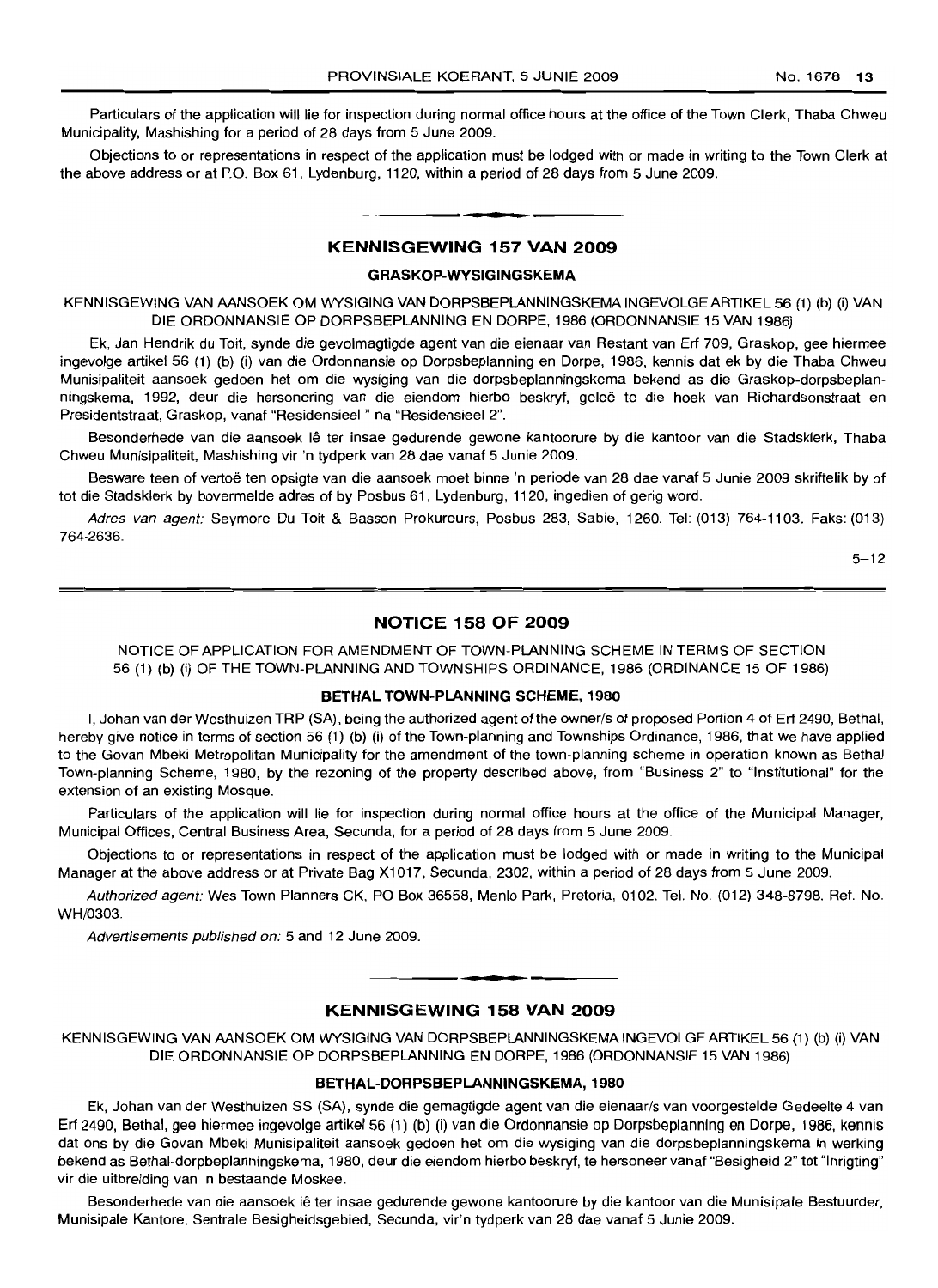Besware teen of vertoë ten opsigte van die aansoek moet binne 'n tydperk van 28 dae vanaf 5 Junie 2009 skriftelik by of tot die Munisipale Bestuurder by bovermelde adres of by Privaatsak X1017, Secunda, 2302, ingedien of gerig word.

Gemagtigde agent: Wes Town Planners BK, Posbus 36558, Menlo Park, Pretoria, 0102. Tel. No. (012) 348-8798. Verw. No. WH/0303.

Datums van verskyning: 5 en 12 Junie 2009.

 $5 - 12$ 

## **NOTICE 159 OF 2009**

#### **NELSPRUIT AMENDMENT SCHEME 1634**

NOTICE OF APPLICATION FOR THE AMENDMENT OF TOWN-PLANNING SCHEME IN TERMS OF SECTION 56 (1) (b) (i) OF THE TOWN-PLANNING AND TOWNSHIPS ORDINANCE, 1986 (ORDINANCE 15 OF 1986)

We, Mahlori Development Consultants, being the authorised agent of the registered and intended owner of Erf 111, Sonheuwel Township, hereby give notice in terms of section 56 (1) (b) (i) of the Town-planning and Townships Ordinance, 1986 (Ordinance 15 of 1986), that we have applied to the Mbombela Local Municipality for the amendment of the town-planning scheme known as Nelspruit Town-planning Scheme, 1989, by the rezoning of the property described above, situated at 22 Hendrik Potgieter Street, from "Business 4" subject to an Annexure to provide for decreased development controls to "Business 4" subject to an Annexure to the provide for increased development controls.

Particulars of the application will lie for inspection during normal office hours at the office of the Municipal Manager, Mbombela Local Municipality, Nel Street, Nelspruit, for a period of 28 days from 5 June 2009.

Objections to, or representations in respect of the application must be lodged with or made in writing to the Municipal Manager at the above address or at Mbombela Local Municipality, P.O. Box 45, Nelspruit, 1200, within a period of 28 days from 5 June 2009.

Address of applicant: Mahlori Development Consultants, 39A Emhke Street, Zamangweni, Nelspruit, 1200. Tel: (013) 752-4153. Fax: 086 659 2756. Makasani.b@gmail.com

## **KENNISGEWING 159 VAN 2009**

**- .**

### **NELSPRUIT-WYSIGINGSKEMA 1634**

KENNISGEWING VAN AANSOEK OM WYSIGING VAN DORPSBEPLANNINGSKEMA INGEVOLGE ARTIKEL 56 (1) (b) (i) VAN DIE ORDONNANSIE OP DORPSBEPLANNING EN DORPE, 1986 (ORDONNANSIE 15 VAN 1986)

Ons, Mahlori Development Consultants, synde die gemagtigde agent van die geregistreerde en voornemende eienaar van Erf 111,Sonheuwel Dorp, gee hiermee ingevolge artikel 56 (1) (b) (i) van die Ordonnansie op Dorpsbeplanning en Dorpe, 1986 (Ordonnansie 15 van 1986), kennis dat ons by die Mbombela Plaaslike Munisipaliteit aansoek gedoen het om die wysiging van die dorpsbeplanningskema bekend as Nelspruit-dorpsbeplanningskema, 1989, deur die hersonering van die eiendom hierbo beskryf, gelee te Hendrik Potgieterstraat 22, Sonheuwel Dorp, vanaf "Besigheid 4" verlaagde ontwikkelingsbeperkings na "Besigheid 4" onderworpe aan 'n Bylae om vooruitgang kontrole te voorsien.

Besonderhede van bogenoemde aansoek lê ter insae gedurende gewone kantoorure by die kantoor van die Munisipale Bestuurder, Mbombela Plaaslike Munisipaliteit, Burgersentrum, Nelstraat, Nelspruit, vir 'n tydperk van 28 dae vanaf 5 Junie 2009.

Besware teen of vertoë ten opsigte van die aansoek moet binne 'n tydperk van 28 dae vanaf 5 Junie 2009 skriftelik by of tot die Munisipale Bestuurder by bovermelde adres of Mbombela Plaaslike Munisipaliteit, Posbus 45, Nelspruit, 1200, ingedien of gerig word.

Adres van applikant: Mahleri Development Consultants, 9A Emhke Street, Zamangweni, Nelspruit, 1200. Tel: (013) 752-4135. Faks: 086 659 2756. Li makasani.b@gmail.com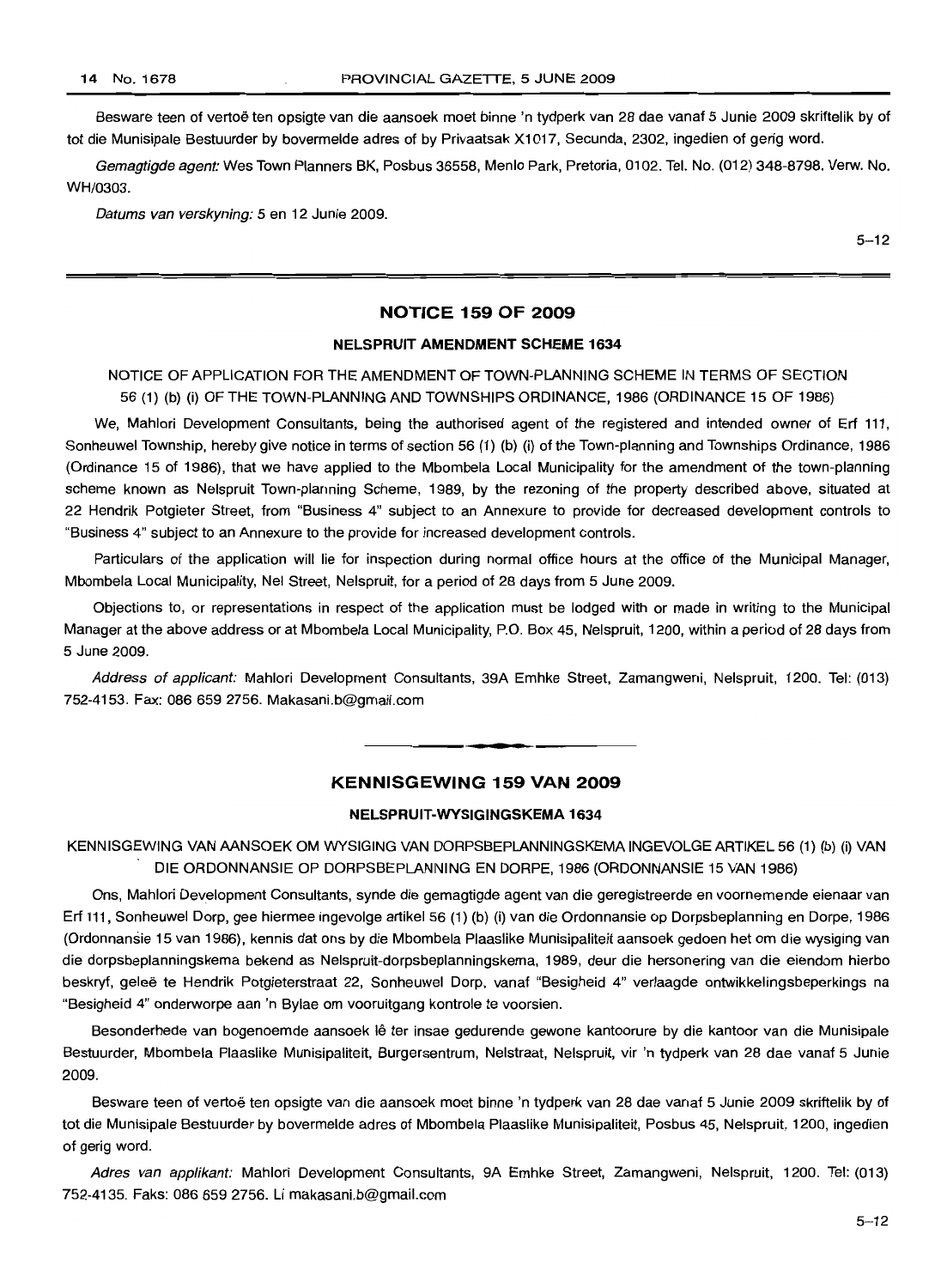## NOTICE 160 OF 2009

SCHEDULE 8

[Regulation 11 (2)]

NOTICE OF APPLICATION FOR AMENDMENT OF TOWN-PLANNING SCHEME IN TERMS OF SECTION 56 (1) (b) (i) OF THE TOWN-PLANNING AND TOWNSHIPS ORDINANCE, 1986 (ORDINANCE 15 OF 1986)

#### TRICHARDT AMENDMENT SCHEMES 139 AND 140

I, we, Catalyst Town Planning Consultants and Development Facilitators, being the authorised Consultants, appointed by the owners of Portion 13 of Erf 369, Trichardt and Erf 321, Trichardt, hereby give notice in terms of section 56 (1) (b) (i) of the Town-planning and Townships Ordinance, 1986, that we have applied to the Govan Mbeki Municipality for the amendment of the town-planning scheme known as Trichardt Town-planning Scheme, 1980, by the rezoning of Portion 13 of Erf 369, Trichardt and Erf 321 Trichardt, situated at 47 Schnetler Street and 3 Van Schalkwyk Street, respectively from "Residential 1" to "FlesidentiaI3".

Particulars of the application will lie for inspection during normal office hours at the office of the Municipal Manager, Govan Mbeki Municipality, Secunda, for a period of 28 days from 5 June 2009.

Objections to or representations in respect of the application must be lodged with or made in writing to the Municipal Manager, Govan Mbeki Municipality, Private Bag Xi 017 Secunda, 2302, within a period of 28 days from 5 June 2009.

#### KENNISGEWING 160 VAN 2009

**. -**

KENNISGEWING VAN AANSOEK OM WYSIGING VAN DORPSBEPLANNINGSKEMA INGEVOLGE ARTIKEL 56 (1) (b) (i) VAN DIE ORDONNANSIE OP DORPSBEPLANNING EN DORPE, 1986 (ORDONNANSIE 15 VAN 1986)

#### TRICHARDT-WYSIGINGSKEMAS 139 EN 140

Ek, ons Catalyst Town Planning Consultants and Development Facilitators, synde die gemagtigde agent van die eienaars van Gedeelte 13 van Erf 369, Trichardt en Erf 321, Trichardt, gee hiermee ingevolge artikel 56 (1) (b) (i) van die Ordonnansie op Dorpsbeplanning en Dorpe, 1986, kennis dat ek by Govan Mbeki Munisipaliteit aansoek gedoen het om die wysiging van die dorpsbeplanningskema bekend as Trichardt-dorpsbeplanningskema, 1980, deur die hersonering van Gedeelte 13 van Erf 369, Trichardt en Erf 321, Trichardt, geleë te Schnetlerstraat 47 en Van Schalkwykstraat 3, vanaf "Residensieel 1" na "Hesidensieel 3",

Besonderhede van die aansoek lê ter insae gedurende gewone kantoorure by die kantoor van die Munisipale Bestuurder, Govan Mbeki Munisipaliteit, Burgersentrum, Secunda, 28 dae vanaf 5 Junie 2009.

Besware teen of vertoë ten opsigte van die aansoek moet binne 'n tydperk van 28 dae vanaf 5 Junie 2009 skriftelik by of tot die Munisipale Bestuurder, Govan Mbeki Munisipaliteit, Burgersentrum, Privaatsak X1017, Secunda, 2302, ingedien of gerig word.

 $5 - 12$ 

#### NOTICE 161 OF 2009

NOTICE OF APPLICATION FOR AMENDMENT OF THE EMALAHLENI TOWN-PLANNING SCHEME, 1991, IN TERMS OF SECTION 56 (1) (b) (i) OF THE TOWN-PLANNING AND TOWNSHIPS ORDINANCE, 1986

## EMALAHLENI AMENDMENT SCHEME 1179

I, Jacobus Johannes Jacobs, of the firm JJJ Konsult, being the authorized agent of the owner of Stand 826, Die Heuwel Extension 4, Emalahleni, hereby give notice in terms of section 56 (1) (b) (i) of the Town-planning and Townships Ordinance, 1986, that I have applied to the Emalahleni Local Municipality for the amendment of the town-planning scheme known as the Emalahleni Town-planning Scheme, 1991, by the rezoning of the stand described above situated at 5 Quince Street, Die Heuwel X4, Emalahleni from "Residential 1" to "Residential 1 with a revised density of one dwelling per 400  $m<sup>2</sup>$ ".

Particulars of the application will lie for inspection during normal office hours at the office of the Chief Town Planner, Third Floor, Civic Centre, Mandela Avenue, Emalahleni.

Objections to or representations in respect of the application must be lodged within 28 days from 5 June 2009 with or made in writing to the Municipal Manager at the above address or at P.O. Box 3, Witbank, 1035.

Address ofthe applicant: JJJ Konsult, P.O. Box 8462, Die Heuwel, 1042. Tel. and Fax (013) 650-2396. Cell No. 082 338 6754. E-mail: jjj@lantic.net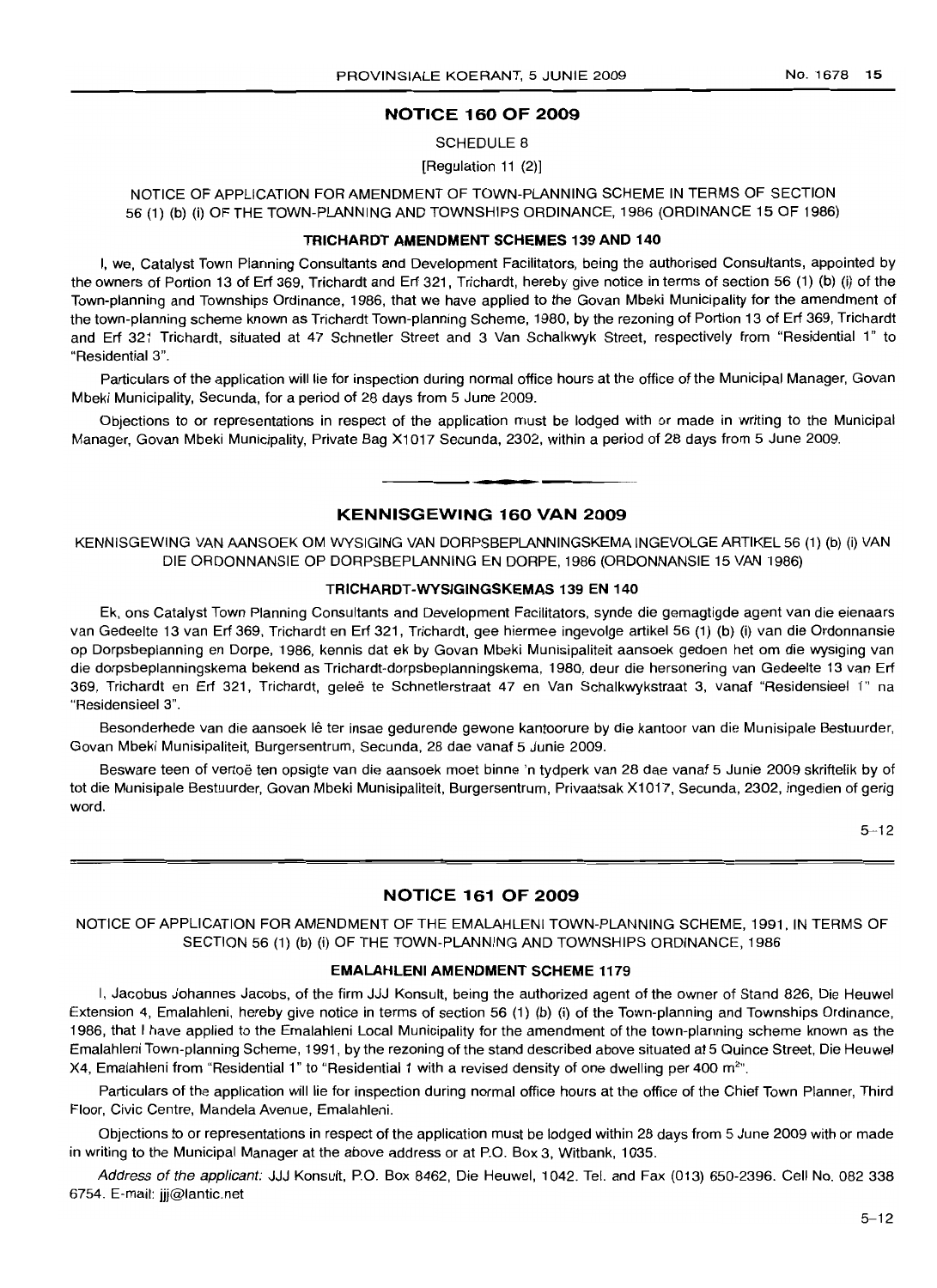## **NOTICE 162 OF 2009**

NOTICE OF APPLICATION FOR AMENDMENT OF THE EMALAHLENI TOWN-PLANNING SCHEME, 1991, IN TERMS OF SECTION 56 (1) (b) (i) OF THE TOWN-PLANNING AND TOWNSHIPS ORDINANCE, 1986

#### **EMALAHLENI AMENDMENT SCHEME 1176**

I, Jacobus Johannes Jacobs, of the firm JJJ Konsult, being the authorized agent of the owner of Portion 308 (a portion of Portion 80) of the farm Kromdraai 292 JS, Emalahleni, hereby give notice in terms of section 56 (1) (b) (i) of the Town-planning and Townships Ordinance, 1986, that I have applied to the Emalahleni Local Municipality for the amendment of the town-planning scheme known as the Emalahleni Town-planning Scheme, 1991, by the rezoning of the portion of land described above, situated at the R555 Provincial Road next to the Jackaroo Park Agricultural Holdings, from "Agricultural" to "Special with annexure 426". The purpose of the application is to use the property as a storage facility.

Particulars of the application will lie for inspection during normal office hours at the office of the Chief Town Planner, Third Floor, Civic Centre, Mandela Avenue, Emalahleni.

Objections to or representations in respect of the application must be lodged within 28 days from 5 June 2009 with or made in writing to the Municipal Manager at the above address or at P.O. Box 3, Witbank, 1035.

Address of the applicant: JJJ Konsult, P.O. Box 8462, Die Heuwel, 1042. Tel. and Fax (013) 650-2396. Cell No. 082 338 6754. E-mail: jjj@lantic.net

5-12

## **NOTICE 163 OF 2009**

#### **NOTICE OF APPLICATION FOR TOWNSHIP ESTABLISHMENT**

NOTICE OF APPLICATION FOR THE ESTABLISHMENT OF A TOWNSHIP IN TERMS OF CHAPTER III SECTION 96 OF THE TOWN-PLANNING AND TOWNSHIPS ORDINANCE, 1986 (ORDINANCE 15 OF 1986)

We, Sisonke Development Planners, hereby give notice in terms of section 69 (6) (a) of the Town-planning and Townships Ordinance, 1986 (Ordinance 15 of 1986), that we have applied to the Nkomazi Local Municipality for the establishment of the Township Tonga C on a portion of the remainder of the farm Naas 592-JU, as set out in the Annexure.

Particulars of the application will lie for inspection during normal office hours at the office of the Municipal Manager,:Nkomazi Local Municipality, 9 Park Street, Malelane, for a period of 28 days from 5 June 2009.

Objections to or representations in respect of the application must be lodged with or made in writing to the Municipal Manager at the above address or at Private Bag X101, Malelane, 1320, within a period of 28 days from 5 June 2009.

## **ANNEXURE**

Name of town: **Tonga** C.

Total number of erven: 1005.

Land uses:

Residential-982 erven;

Business-13 erven;

Educational-4 erven;

Institutional-5 erven;

Public open space-1 erf.

The application property is situated approximately 30 km south of Komatipoort, directly adjacent to the west of Kamaqhekeza. Address of agent: Sisonke Development Planners, P.O. Box 2446, Nelspruit, 1200. Tel: (013) 755-4572. Fax: (013) 755-2803.

## **KENNISGEWING 163 VAN 2009**

**• •**

#### **KENNISGEWING VAN AANSOEK OM DORPSTIGTING**

KENNISGEWING VAN DIE AANSOEK OM DORPSTIGTING INGEVOLGE HOOFSTUK III, ARTIKEL 96 VAN DIE DORPSTIGTING EN DORPE ORDONNANSIE, 1986 (ORDONNANSIE 15 VAN 1986)

Ons, Sisonke Development Planners gee hiermee ingevolge artikel 69 (6) (a) van die Ordonnansie op Dorpsbeplanning en Dorpe, 1986 (Ordonnansie 15 van 1986), kennis dat ons by die Nkomazi Plaaslike Munisipaliteit, aansoek gedoen het om die Dorpsgebied Tonga C, op 'n gedeelte van die Restant van die plaas Naas 592-JU te stig, soos vermeld in die bylae. Vermelde dorpstigting verteenwoordig die formalisering van die bestaande Tonga Blok C informele nedersetting.

Besonderhede van bogenoemde aansoek lê ter insae gedurende gewone kantoorure by die kantoor van die Munisipale Bestuurder: Nkomazi Plaaslike Munisipaliteit, Parkstraat 9, Malelane, vir 'n tydperk van 28 dae vanaf 5 Junie 2009.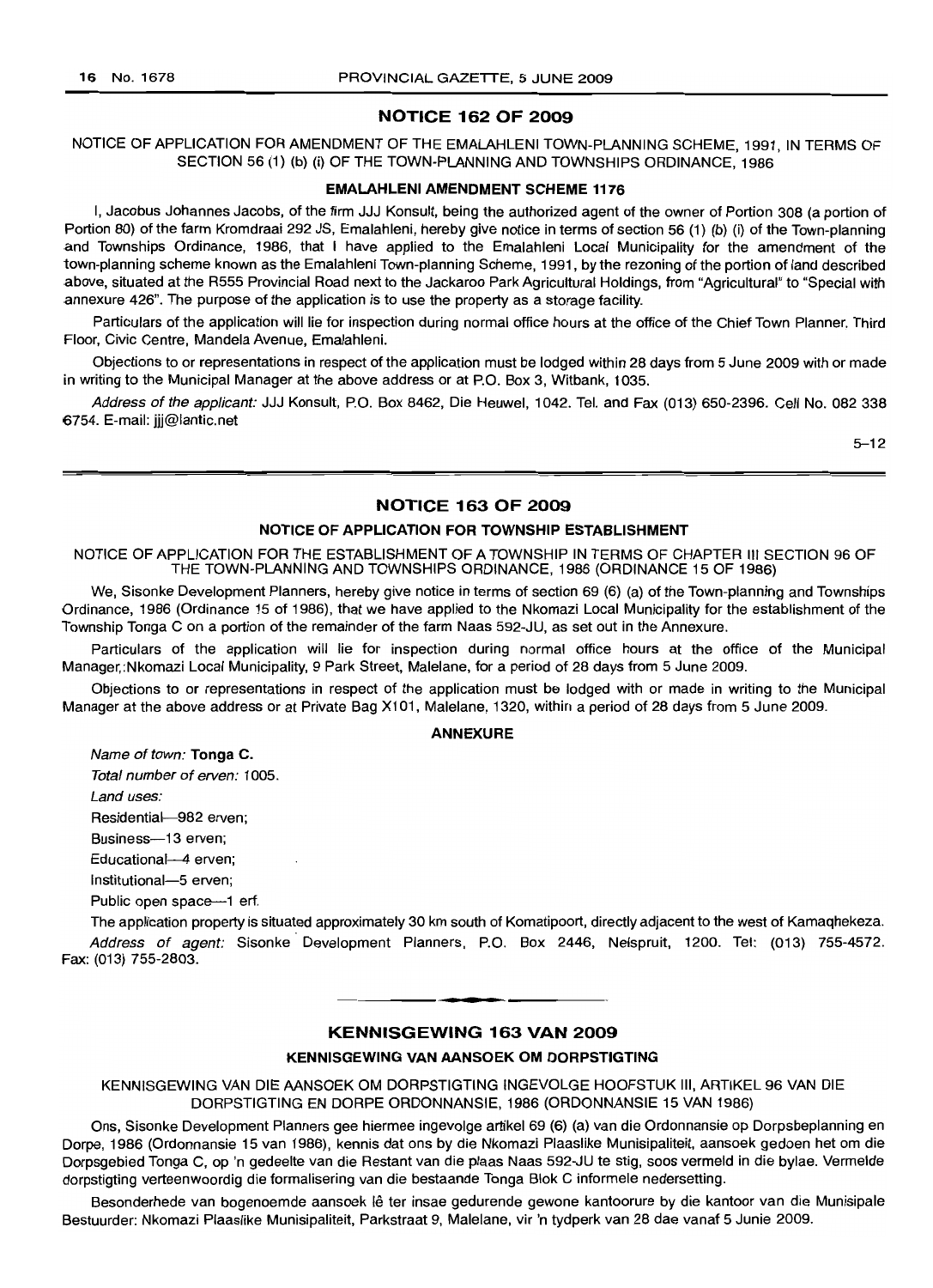Besware teen of vertoë ten opsigte van die aansoek moet binne 'n tydperk van 28 dae vanaf 5 Junie 2009, skriftelik by die Munisipale Bestuurder by bovermelde adres of by Privaatsak X101, Malelane, 1320, ingedien of gerig word.

## **BYLAE**

Naam van dorp: **Tonga C.** Aantal erwe in dorp: 1005. Grondgebruik: Residensieel-982 erwe; Besigheid-13 erwe; Opvoedkundig-4 erwe; Inrigting-5 erwe; Publieke oop ruimte-1 erf.

Die aansoekperseel is gelee ongeveer 30 km suid van Komatipoort, Direk aangrensend tot die weste van Kamaqhekeza.

Adres van applikant: Sisonke Development Planners, Posbus 72446, Nelspruit, 1200. Tel: (013) 755-4572. Fax: (013) 755-2803.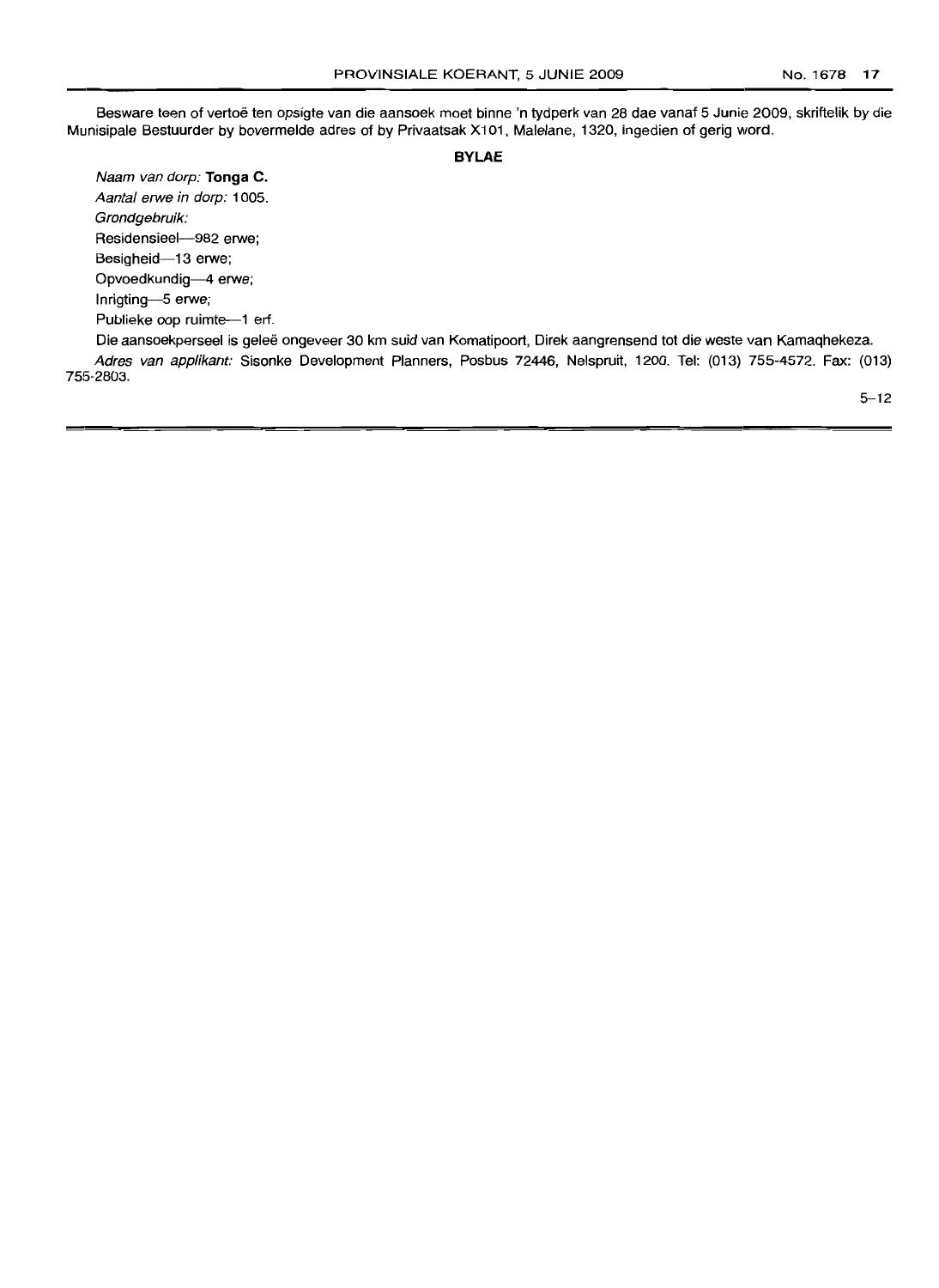## **NOTICE 164 OF 2009**

## NOTICE OF LAND DEVELOPMENT APPLICATION

## (Regulation 21 (10) of the Development Facilitation Regulations in terms of the Development Facilitation Act, 1995)

Ecovista (Pty) Ltd herein represented by Navarre de Villiers, have lodged an application in terms of the Development Facilitation Act, 1995 (Act 67 of 1995) for the establishment of a Land Development Area on Portion 128 (a portion of Portion 7) of the farm White River 64 Registration Division JU Mpumalanga

The Land Development Area comprises 16 (Sixteen) Residential stands; 1 (one) stand to be rezoned for Special purposes to be used as a Hotel/Guest Lodge; 1 rural residential stand and a common area for inclusion within the Land Development Area and all such uses, facilities, and infrastructure related to the above.

The application includes a request for the suspension and application of the Subdivision of Agricultural Land Act (Act 70 of 1970).

The application furthermore includes a request for the suspension and application of the Agricultural Holdings Act (Act 22 of 1919) and specifically the excision of the property from the provisions of the said Agricultural Holdings Act.

The relevant plan(s), document(s), and information are available for inspection at the office of the Designated Officer, Mpumalanga Development Tribunal, Simunye Building, (corner De Waal & Anderson Streets), Nelspruit, for a period of 21 days from 5<sup>th</sup> June 2009, and C/o Navarre de Villiers, 10 Miller Street, Nelspruit, 1200.

The application will be considered at a Tribunal Hearing to be held at No 18 Jones Street, Nelspruit on 27<sup>th</sup> August 2009 at 09H00, and the pre-hearing conference will be held at the same venue on 13<sup>th</sup> August 2009, at 09H00.

Any person having an interest in the application should please note:

- $\mathbf{1}$ You may within a period of 21 days from the date of the first publication of this notice, provide the designated officer with your written objections or representations, or
- 2. If your comments constitute an objection to any aspect of the land development application, you may, but are not obliged to appear in person or through a representative before the Tribunal on the dates mention above.

Any written objection or representation must be delivered to the Designated Officer, Ms Refilwe Motuang, Mpumalanga Development Tribunal, Simunye Building, Nelspruit, or Private Bag X11219, Nelspruit, 1200, quoting Reference Number MDT24/0B/07/01/HIGHWOOD ESTATE/47 You may contact the Designated Officer if you have any enquiries on telephone (013) 756 9018. Land Development Applicant:

Navarre de Villiers P O Box 10007, Nelspruit 1200 Cell: 083 626 4702; e mail: navarre@naturenet.co.za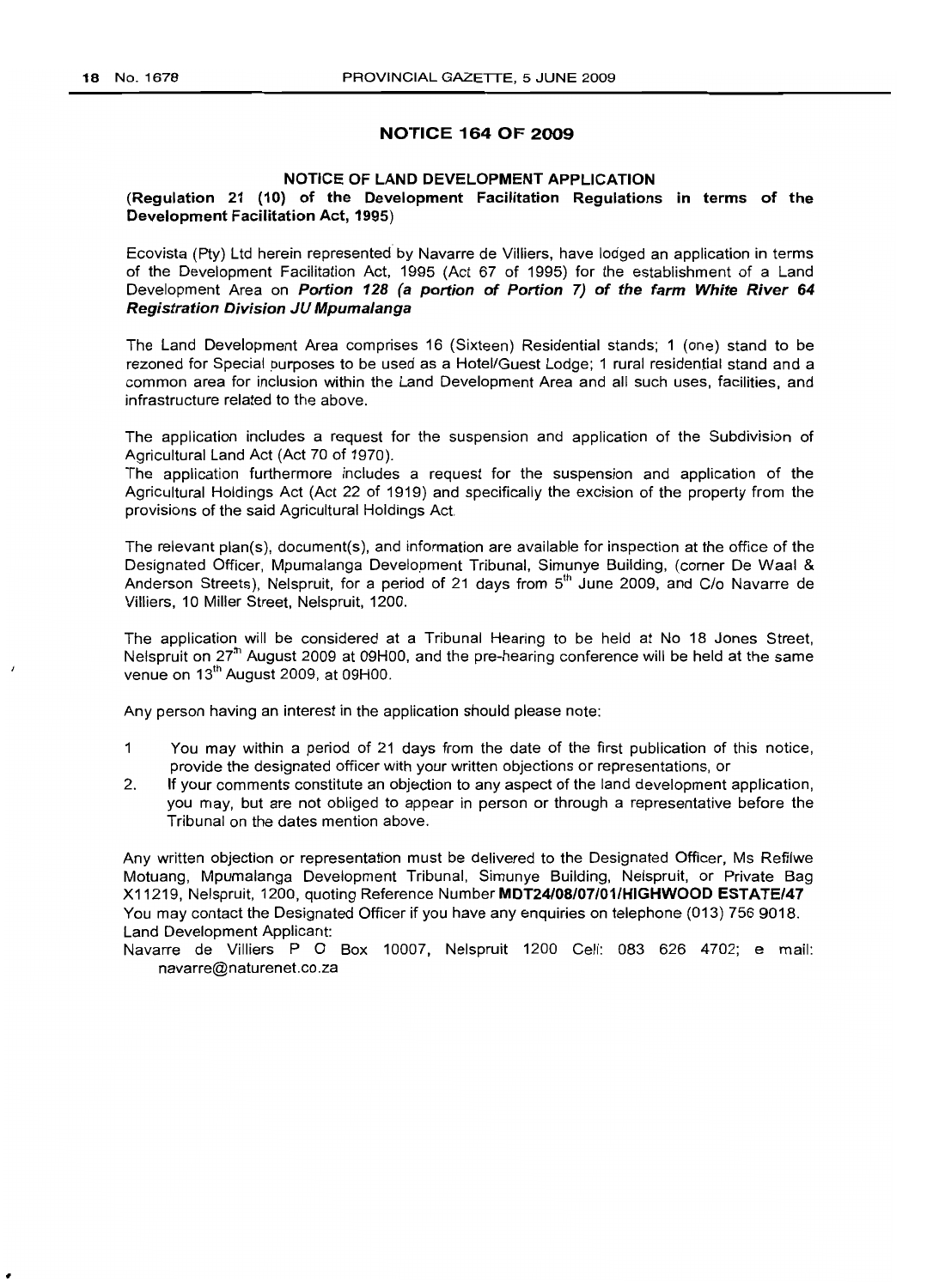## **NOTICE 164 OF 2009**

## SATISO SESICELO SEKUTFUTFUKISWA KWENDZAWO [Regulation 21(10) we Development Facilitation Regulations in terms of the DFA, 1995]

i-Ecovista (Pty) Ltd lemelwe u-Navarre de Villiers, bafake sicelo ngekweMtsetfo sisekelo lobukene netekutfutfukisa -Development Facilitation Act, 1995 (Act 67 of 1995) sekutfutfukiswa kwendzawo kuncenye 128 (Ieyincenye ye ncenye 7) yelipulazi iWhite River 64 JU eMpumalanga.

Lokutfutfukiswa kwenzawo kufaka ekhatsi 16 (lishumi nesitfupha) titandi tekuhlala; 1 (sinye) sitandi sendzawo lesibekelwe injongo lebalulekile letosetjendiswa kubaLihhotela/iLodge yetivakashi; 1 sitandi sekuhlala lesisemaphandleni nendzawo lejwayelekile letofakwa phakatsi kulendzawo yokutfutfukiswa, nako konke lekutosetjendiswa, tindvotsite, nekwakhiwa lekumayelana nalokutfutfukisa.

Lesicelo sifaka kucela kwekulengisa mibandzela ye Subdivision of Agricultural Land Act (Act 70 of 1970). Lesicelo siphindze sifake kucela kwekulengisa mibandzela ye Agricultural Holdings Act (Act 22 of 1919) nekucondzisa kwekukhipha sitandi ngakwetemfuno ye Agricultural Holdings Act.

Lokuphatselene nemidvwebo yekwakha, mibhalo lesemtsetfweni nemininingwane kuyatfolakala eHhovisi eSikhulu lesigcotshiwe, Mpumalanga Development Tribunal, kuSakhiwo sakaSimunye, (Cnr De Waal & Anderson Street, eNaspoti, sikhatsi lesilinganiselwa emalangeni langemashumi lamabili nakunye (21) kusukela ngamhlaka 5 June 2009, ne C/o Navarre de Villiers, 10 Miller Street, Nelspruit, 1200.

Sicelo sitawucubungulwa kuTribunal Hearing letawubanjelwa ku 18 Jones street eNaspoti ngamhlaka 27 August 2009 nga 09hOO, Kulalelwa phambilini kwalesicelo kutawubanjelwa endzaweni lefanako ngamhlaka 13 August 2009, nga 09hOO.

Noma ngubani lonenshisekelo ngalesicelo kumele ati loku lokulandzelako:

1. Uvumelekile kungakapheli emalanga langemashumi lamabili nakunye (21) kusukela ekuphumeni kwalesicelo, kuniketa SiKhulu LesiGcotshiwe lokubhaliwe macondzana nekuphikisana nobe mibono, nobe

2.Uma umbono wakho unekuphikisana naloko lokuhlongotwako mayelana nekutfutfukisa kwalomhlaba ungavela, keja akudzingeki kutsi uvele wena matfupha nobe loyo lokumele ku Tribunal kulamalanga langetulu labekiwe.

Noma yini lebhaliwe lephikisana nobe lephawula ngalokulokuhlongotwako ingatfunyelwa kuSiKhulu lesiGcotshiwe, Ms Refilwe Motuang, Mpumalaga Development Tribunal, kuSakhiwo sakaSimunye, eNaspoti, nobe kuPrivate Bag X11219, MDT24/0B/07/01/HIGHWOODESTATE/47. unemibuto kulicingo 013 756 9018. Nelspruit, 1200, uphinzelenombolo lenikiwe Ungatsintzana neSikhulu lesiGcotshiwe uma

Lofake Sicelo Sekutfutfukisa Navarre de Villiers P. 0 Box 10007, Nelspruit 1200 Cell: 0836264702 E-mail: Navarre@naturenet.co.za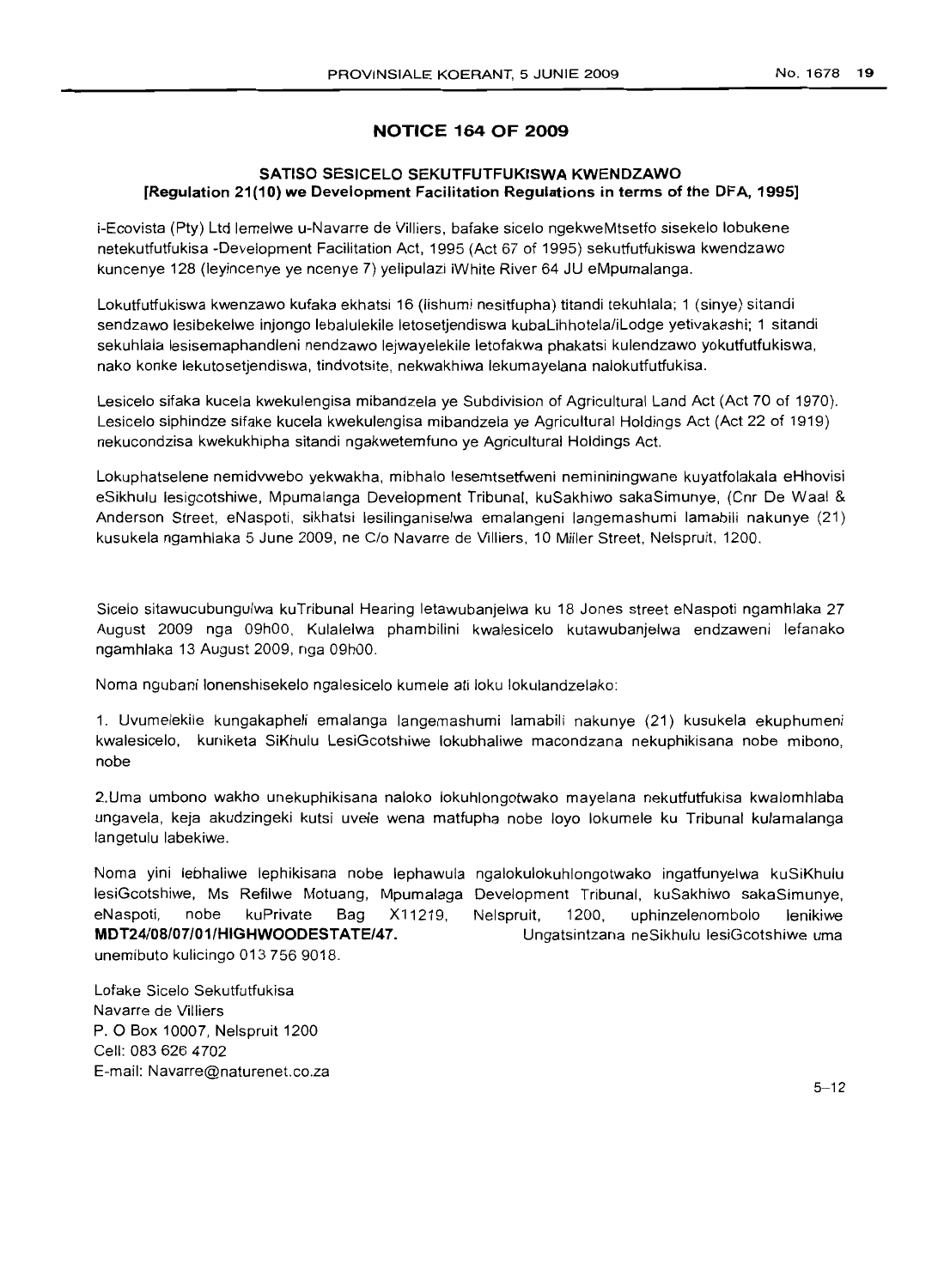## NOTICE 165 OF 2009

## NOTICE OF LAND DEVELOPMENT APPLICATION

## (Regulation 21 (10) of the Development Facilitation Regulations in terms of the Development Facilitation Act, 1995)

Tudor Estates (Pty) Ltd herein represented by Navarre de Villiers, have lodged an application in terms of the Development Facilitation Act, 1995 (Act 67 of 1995) for the establishment of a Land Development Area on Portion 4 of the farm Rietspruit 473, Registration Division JT.

The Land Development Area comprises 7 (Seven) Residential stands of which 6 (six) stands measure approximately 2000 square meters each and the seventh stand measures approximately 5 000 square meters and all such uses, facilities, and infrastructure related to the above.

The application includes a request for the suspension and application of the Subdivision of Agricultural Land Act (Act 70 of 1970)

The relevant plan(s), document(s), and information are available for inspection at the office of the Designated Officer, Mpumalanga Development Tribunal, Simunye Building, (corner De Waal & Anderson Streets), Nelspruit, for a period of 21 days from 8<sup>th</sup> June 2009, and C/o Navarre de Villiers, 10 Miller Street, Nelspruit, 1200.

The application will be considered at a Tribunal Hearing to be held at the Malaga Hotel, Waterval-Onder on 28<sup>th</sup> August 2009 at 09H00, and the pre-hearing conference will be held at Building 8, Room 11, Government Complex, Riverside, Nelspruit on 14<sup>th</sup> August 2009 at 09H00.

Any person having an interest in the application should please note:

- 1 You may within a period of 21 days from the date of the first publication of this notice, provide the designated officer with your written objections or representations, or
- 2. If your comments constitute an objection to any aspect of the land development application, you may, but are not obliged to appear in person or through a representative before the Tribunal on the dates mention above.

Any written objection or representation must be delivered to the Designated Officer, Ms Refilwe Motuang, Mpumalanga Development Tribunal, Simunye Building, Nelspruit, or Private Bag X11219, Nelspruit, 1200, quoting Reference Number MDT20/05/07/01/50/AIRLIE ESTATE/50 You may contact the Designated Officer if you have any enquiries on telephone (013) 756 9018. Land Development Applicant:

Navarre de Villiers P O Box 10007, Nelspruit 1200 Cell: 083 626 4702; e mail navarre@naturenet.co.za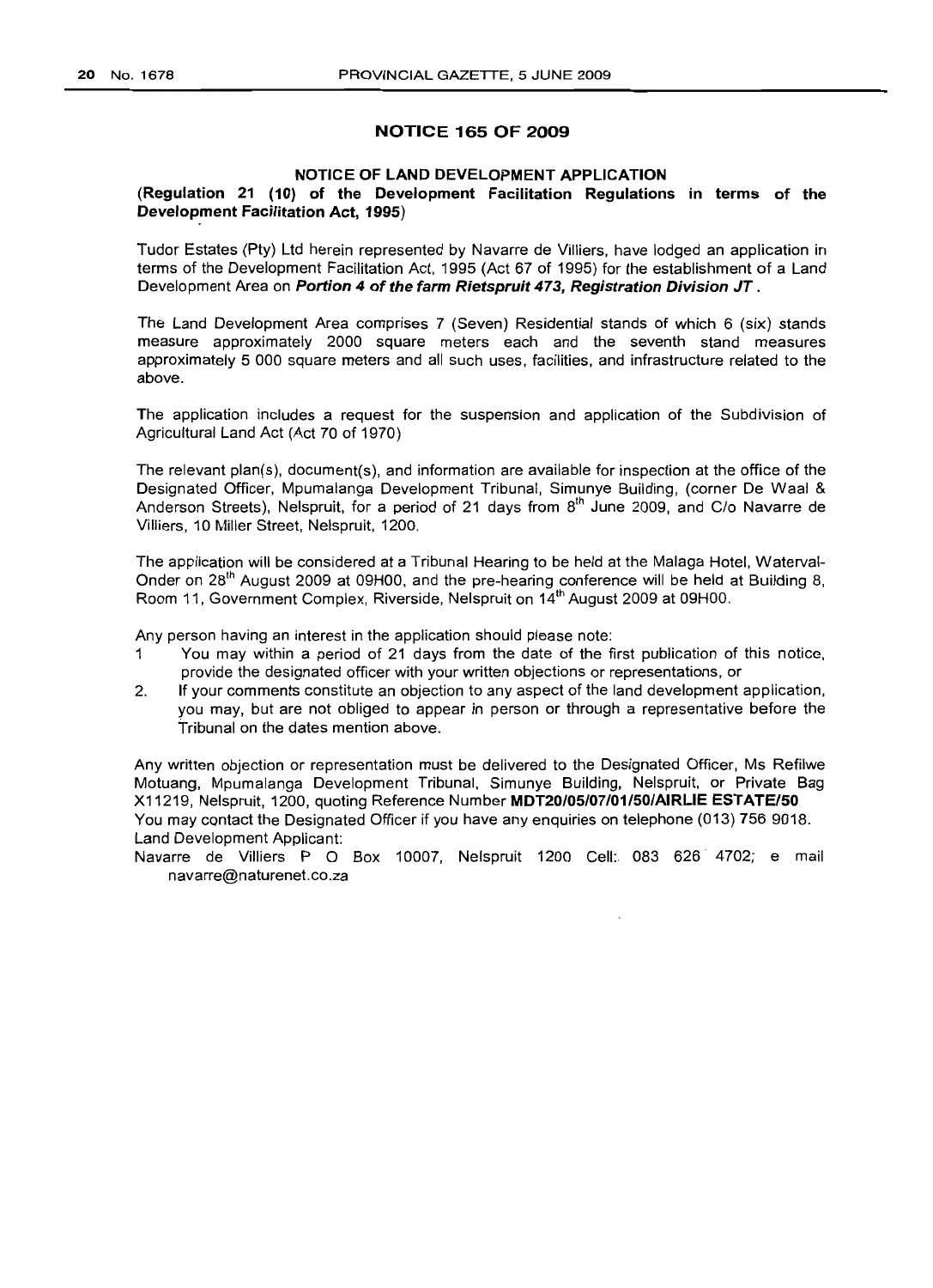## **NOTICE 165 OF 2009**

## **SATISO SESICELO SEKUTFUTFUKISWA KWENDZAWO [Regulation 21(10) we Development Facilitation Regulations in terms** of the **DFA, 1995]**

i-Tudor Estates (Pty) Ltd lemelwe u-Navarre de Villiers, bafake sicelo ngekweMtsetfo sisekelo lobukene netekutfutfukisa -Development Facilitation Act, 1995 (Act 67 of 1995) sekutfutfukiswa kwendzawo kuncenye 4 yelipulazi i-Rietspruit 473 JT.

Lokutfutfukiswa kwenzawo kufaka ekhatsi 7 (sikhombisa) titandi tekuhlala, kuleto titandi kuna 6 (sitfupha) titanti leticishe tilinganiselwa ku 2000 ngebukhulu bendzawo, leyodvwa, lesitanti seskhombisa sicishe silinganiselwa ku 5000 ngebukhulu bendzawo, nako konke lekutosetjendiswa, tindvotsite, nekwakhiwa lekumayelana nalokutfutfukisa.

Lesicelo sifaka kucela kwekulengisa mibandzela ye Subdivision of Agricultural Land Act (Act 70 of 1970).

Lokuphatselene nemidvwebo yekwakha, mibhalo lesemtsetfweni nemininingwane kuyatfolakala eHhovisi eSikhulu lesigcotshiwe, Mpumalanga Development Tribunal, kuSakhiwo sakaSimunye, (Corner De Waal & Anderson Street), eNaspoti, sikhatsi lesilinganiselwa emalangeni langemashumi lamabili nakunye (21) kusukela ngamhlaka 8 June 2009, ne C/o Navarre de Villiers, 10 Miller Street, Nelspruit, 1200.

Sicelo sitawucubungulwa kuTribunal Hearing ietawubanjelwa eMalaga Hotel, Waterval Onder ngamhlaka 28 August 2009 nga 09hOO, Kulalelwa phambilini kwalesicelo kutawubanjelwa kuSakhiwo 8, Riverside Government Complex, eNaspoti ngamhlaka 14 August 2009, nga 09hOO.

Noma ngubani lonenshisekelo ngalesicelo kumele ati loku lokulandzelako:

1. Uvumelekile kungakapheli emalanga langemashumi lamabili nakunye (21) kusukela ekuphumeni kwalesicelo, kuniketa SiKhulu LesiGcotshiwe lokubhaliwe macondzana nekuphikisana nobe mibono, nobe

2.Uma umbono wakho unekuphikisana naloko lokuhlongotwako mayelana nekutfutfukisa kwalomhlaba ungavela, keja akudzingeki kutsi uvele wena matfupha nobe loyo lokumele ku Tribunal kulamalanga langetulu labekiwe.

Noma yini lebhaliwe lephikisana nobe lephawula ngalokulokuhlongotwako ingatfunyelwa kuSiKhulu lesiGcotshiwe, Ms Refilwe Motuang, Mpumalaga Development Tribunal, kuSakhiwo sakaSimunye, eNaspoti, no be kuPrivate Bag X11219, Nelspruit, 1200, uphinze lenombolo lenikiwe **MDT 20/05/07/01/50/AIRLIE ESTATE/50.** Ungatsintsana neSikhulu lesiGcotshiwe uma unemibuto kulicingo (013) 756 9018.

Lofake Sicelo Sekutfutfukisa Navarre de Villiers P. 0 Box 10007, Nelspruit 1200 Cell: 0836264702 E-mail: Navarre@naturenet.co.za

 $5 - 12$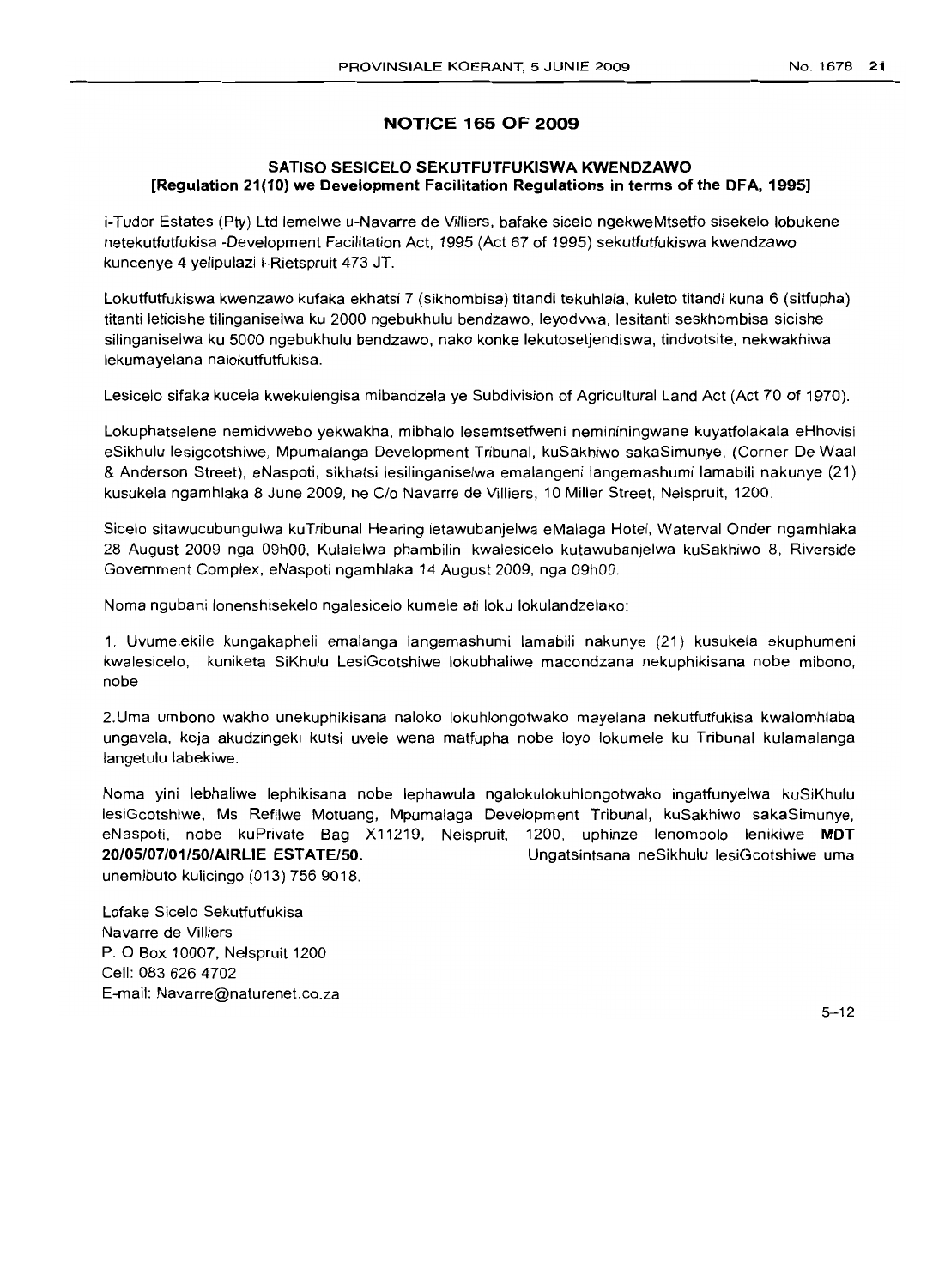# **LOCAL AUTHORITY NOTICES PLAASLIKE BESTUURSKENNISGEWINGS**

## **LOCAL AUTHORITY NOTICE 115**

#### **NKOMAZI LOCAL MUNICIPALITY**

#### **NOTICE OF APPLICATION FOR ESTABLISHMENT OF MALELANE EXTENSION 25**

Nkomazi Local Municipality hereby gives notice in terms of sections 69 (6) (a) and 96 (3) of the Town-planning and Townships Ordinance, 1986 (Ordinance 15 of 1986), that an application to establish the township referred to in the Annexure hereto, has been received.

Particulars of the application will lie for inspection during normal office hours at the office of the Acting Municipal Manager, Nkomazi Local Municipality, Technical Department, Opdraend Street, Malelane, for a period of 28 days from 29 May 2009.

Objections to or representations in respect of the application must be lodged with or made in writing and in duplicate at the above address or at Private Bag X101, Malelane, 1320, within a period of 28 days from 29 May 2009 (no later than 26 June 2009).

#### **ANNEXURE**

#### Name of township: **Malelane Extension 25.**

Full name of applicant: Eliakim Development Projects.

Number of erven in proposed township: 348 erven in total.

"Residential 1"; 341 erven

"Residential 2"; 2 erven

"Private Open Space": 4 erven

"Proposed new roads".

Description of the land on which township is to be established: The Remainder of Portion 4 of the farm Malelane 389 JU.

Situation of proposed township: The property is situated south of the N4 and south and adjacent of Malelane Extension 9. The property is also bordered with the Buffelspruit and Malelane River on the southern and eastern boundary, and bordered with Portions 5 and 6 of the farm Malelane 389 JU that is known as an approved Township Malelane Extension 20 on the western boundary.

Reference number: 09-02-SvV-TE.

Name of agent: Eliakim Development Projects, PO Box 12271, Nelspruit, 1200. Tel: 082 871 1990. Fax: 086 675 7426.

## **PLAASLIKE BESTUURSKENNISGEWING 115**

**• •**

#### **NKOMAZI PLAASLIKE MUNISIPALITEIT**

#### **KENNIS VAN AANSOEK VIR DORPSTIGTING VAN MALELANE UITBREIDING 25**

Nkomazi Plaaslike Munisipaliteit gee hiermee ingevolge artikels 69 (6) (a) en 96 (3) van die Dorpsbeplanning en Dorpe Ordonnansie, 1986 (Ordonnansie 15 van 1986), kennis dat 'n aansoek om 'n dorp in die Bylae hierby genoem, te stig, deur hom ontvang is.

Besonderhede van bogenoemde aansoek lê ter insae gedurende gewone kantoorure by die Waarnemende Munisipale Bestuurder, Nkomazi Plaaslike Munisipaliteit, Tegiese Departement, Opdraendstraat, Malelane, vir 'n tydperk van 28 dae vanaf 29 Mei 2009.

Besware teen of vertoe ten opsigte van die aansoek moet binne 'n tydperk van 28 dae vanaf 29 Mei 2009 (nie later as 26 Junie 2009) skriftelik en in tweevoud by bovermelde adres of by Privaatsak X101, Malelane, 1320, ingedien of gerig word.

#### **BYLAE**

#### Naam van dorp: **Malelane Uitbreiding 25.**

Volle naam van applikant: Eliakim Ontwikkelingsprojekte.

Aantal erwe in voorgestelde dorp: 348 erwe in totaal.

"Residensieel 1": 341 erwe

"Residensieel 2"; 2 erwe

"Privaat Oop Ruimte"; 4 erwe

"Voorgestelde nuwe paaie".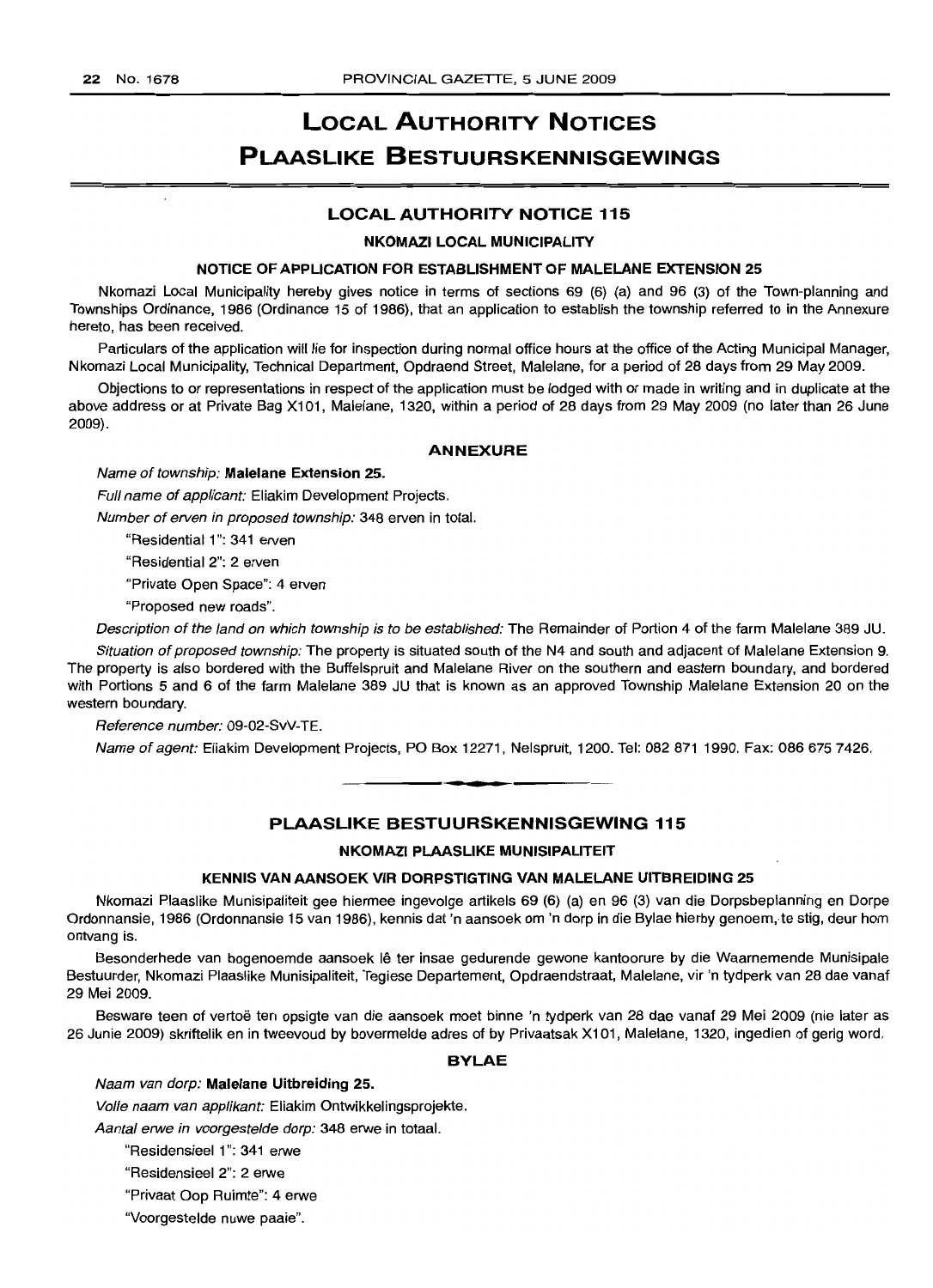PROVINSIALE KOERANT, 5 JUNIE 2009 No. 1678 23

Beskrywing van grond waarop dorp gestig staan te word: Die Restant van Gedeelte 4 van die plaas Malelane 389 JU. Die eiendom is geleë suid van die N4-snelweg en suid en aangrensend aan Malelane Uitbreiding 9. Die eiendom grens aan die Buffelspruit en Malelanerivier aan die suidelike en oostelike grense en grens aan Gedeeltes 5 en 6 van die plaas Malelane 389 JU, ook bekend as goedgekeurde dorp Malelane Uitbreiding 20.

Verwysingsnommer: 09-02-SvV-TE.

Adres van agent: Eliakim Ontwikkelingsprojekte, Posbus 12271, Nelspruit, 1200. Tel: 082 871 1990, Faks: 086 675 7426.

 $29 - 5$ 

## **LOCAL AUTHORITY NOTICE 117**

## **THABA CHWEU MUNICIPALITY** (LYDENBURG **ADMINISTRATIVE L1NIT)**

#### **LYDENBURG AMENDMENT SCHEME** 258/1995

#### NOTICE OF APPROVAL

Notice is hereby given in terms of section 57 (1) (a) of the Town-planning and Townships Ordinance, 1986 (Ordinance 15 of 1986), as amended, that the Thaba Chweu Metropolitan Municipality has approved 1the amendment of the Lydenburg Town-planning Scheme, 1995, by the rezoning of Portion 3 of Erf 1693, Lydenburg Township, from "Residential 1" to "Special" for the purposes of a guest house and a residential unit.

Map 3 and the scheme clauses are filed with the Regional Director: Department of Agriculture and Land Administration of the Province of Mpumalanga, Nelspruit, and the Director: Technical and Engineering Services, Thaba Chweu Municipality, Sentraal Street, Lydenburg, and are open for inspection during normal office hours.

The amendment scheme is known as Lydenburg Amendment Scheme 258/1995 and shall come into operation on the date of publication of this notice.

A copy of this notice will be provided in Afrikaans to anyone requested such in writing within 30 days of this notice.

#### I.M. **MOSHOADIBA, Municipal Manager**

P O Box 61, Lydenburg, 1120

## **LOCAL AUTHORITY NOTICE 118**

#### **eMALAHLENI LOCAL MUNICIPALITY**

## **NOTICE OF RECTIFICATION: PROCLAMATION OF THE TOWNSHIP PRESIDENT PARK (eMALAHLENI) EXTENSION** 4

The eMalahleni Local Municipality, hereby give notice that Local Authority Notice 3 pertaining to the Proclamation of the Township, President Park (eMalahleni) Extension 4, as published on 9 January 2009, are hereby rectified as follows:

That the property description "Portion 274 (a portion of Portion 15) of the farm Zeekoewater 311 JS" in Notice 3, be replaced with the property description "Portion 274(a portion of Portion 120) of the farm Zeekoewater 311 JS".

## A.M. **LANGA, Municipal Manager**

Civic Centre, Mandela Street, eMalahleni, 1035; P.O. Box 3, Witbank, 1035 Notice Number: 99/2009

## LOCAL AUTHORITY **NOTICE 119**

### **eMALAHLENI LOCAL MUNICIPALITY**

#### **NOTICE OF APPROVAL OF eMALAHLENI AMENDMENT SCHEME 1107**

It is hereby notified in terms of the provisions of section 57 (1) (a) of the Town-planning and Townships Ordinance, 1986, that the eMalahleni Local Municipality has approved the amendment of the eMalahleni Town-planning Scheme, 1991, by the rezoning of Erven 2822 and 2823, Benfleur Extension 19, from "Residential 2" to "Residential 3" with a 'Private Road 2".

Map 3 and the scheme clauses of the amendment scheme are filed with the Director: Department of Agriculture and Land Administration, Mpumalanga Province, and the Municipal Manager of the eMalahleni Local Municipality and are open for inspection at all reasonable times. This amendment is known as eMalahleni Amendment Scheme 1107 shall come into operation on date of this publication.

#### A.IM. **LANGA, Municipal Manager**

Civic Centre, Mandela Street, eMalahleni, 1035; P.O. Box 3, Witbank, 1035 Notice Number: 97/2009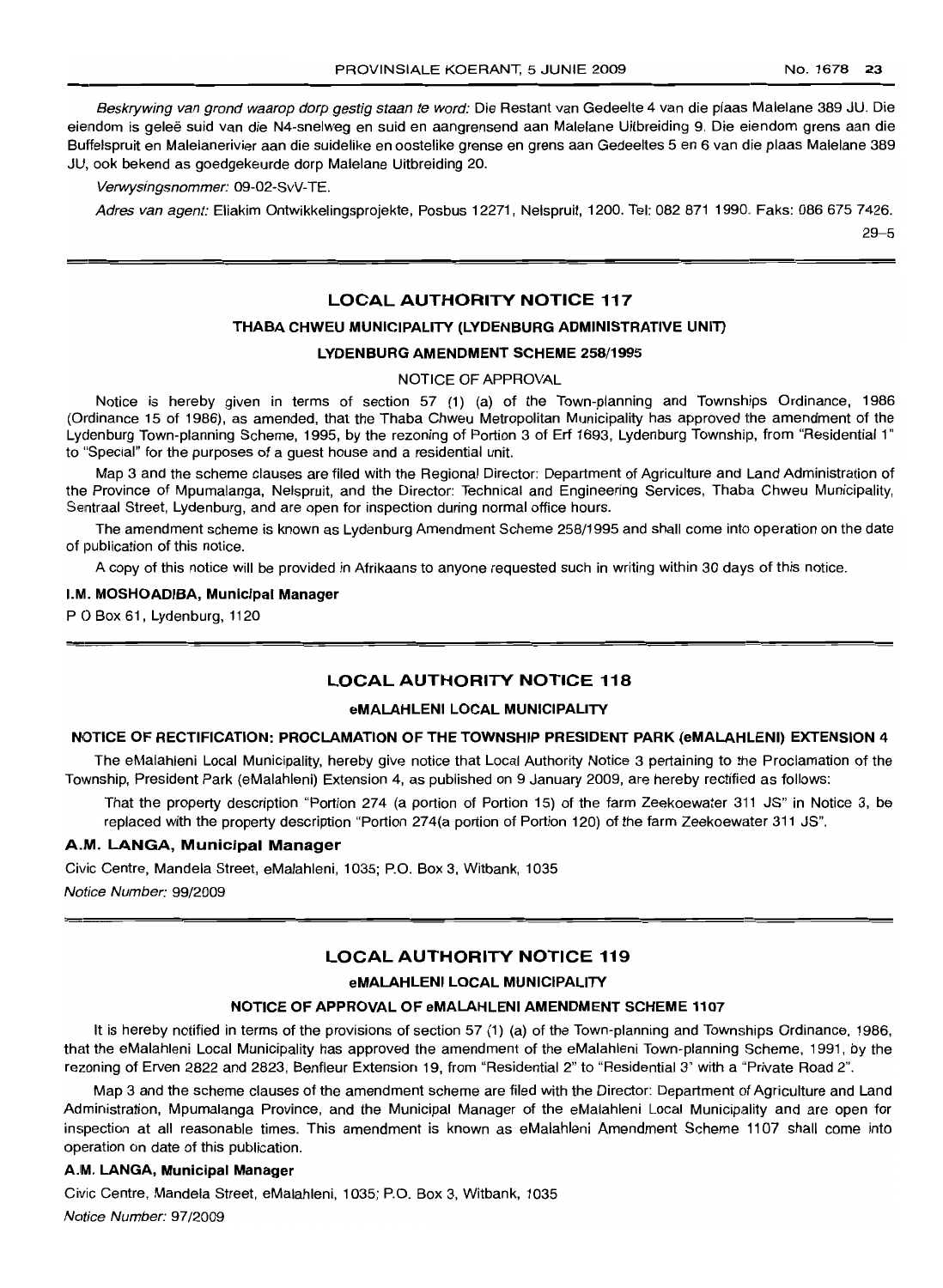## LOCAL AUTHORITY NOTICE 120

## eMALAHLENI LOCAL MUNICIPALITY PROCLAMATION OF THE TOWNSHIP PRESIDENT PARK (eMALAHLENI) EXTENSION 5

In terms of section 125(1) of the Town-planning and Townships Ordinance, 1986 (Ordinance No. 15 of 1986), the eMalahleni Local Municipality hereby declares the Township of President Park (eMalahleni) Extension 5 to be an approved township, subject to the conditions as set out in the Schedule hereto.

#### SCHEDULE

CONDITIONS UNDER WHICH THE APPLICATION FOR TOWNSHIP ESTABLISHMENT IN TERMS OF THE PROVISIONS OF CHAPTER V AND PORTION C OF CHAPTER III OF THE TOWN PLANNING AND TOWNSHIPS ORDINANCE, 1986 (ORDINANCE 15 OF 1986) ON PORTION 274 AND 257 OF THE FARM ZEEKOEWATER 311, REGISTRATION DIVISION J.S. PROVINCE MPUMALANGA, BY SEVEN MILE TRADING 478 CC (CK 2006/037542/23) AND STEENGROEF TRUS (IT 4796/2000) (HEREINAFTER REFERRED TO AS THE TOWNSHIP APPLICANT) BEING THE REGISTERED OWNERS OF THE LAND HAS BEEN APPROVED.

#### 1. CONDITIONS OF ESTABLISHMENT

#### 1.1 Name

The name of the township shall be President Park (eMalahleni) Extension 5.

#### 1.2 Lav-out / Design

The township shall consist of erven and streets as indicated on General Plan no: SG2090/2007

#### 1.3 Stormwater drainage and street construction

a) The township owner shall, on request by the local authority, submit to such authority a detailed scheme, complete with plans, sections and specifications, prepared by a civil engineer approved by the local authority, for the collection and disposal of stormwater throughout the township and abutting streets, where applicable, by means of properly constructed works and for the construction, tarmacadimising, kerbing and channelling of the streets therein, together with the provision of such retaining walls as may be considered necessary by the local authority.

The scheme shall provide for the collection of stormwater in french drains, from where it shall be carried off in watertight pipes made of durable material approved by the local authority, in such a manner that water will not dam up or infiltrate on or near the surface of the land.

The scheme will furthermore indicate the route and gradient by which an erf gains access to the adjacent street.

- b) The township owner shall, when required by the local authority to do so, carry out the approved scheme at his own expense on behalf and to the satisfaction of the local authority under the supervision of a civil engineer approved by the local authority;
- c) The township owner shall be responsible for the maintenance of the streets to the satisfaction of the local authority until the street have been constructed as set out in sub clause (a);
- d) If the township owner fails to comply with the provisions here from, the local authority shall be entitled to do the work at the cost of the township owner.

#### 1.4 Streets

The township owner shall form, grade, maintain and tar the streets to the satisfaction of the Local Municipal Council of eMalahleni until the Local Municipal Council if applicable has accepted responsibility.

## 1.5 Disposal of existing conditions of title

All erven shall be made subject to existing conditions of title and servitudes, if any excluding the reservation of mineral rights.

#### 1.6 Removal, repositioning or replacement of municipal services

If, by reasons of the establishment of the township, it should become necessary to remove, reposition or replace any existing municipal services, the cost thereof shall be borne by the township owner.

#### 1.7 Repositioning of circuits

If, by reason of the establishment of the township, it should become necessary to reposition any existing circuits of Eskom, the cost shall be borne by the township owner.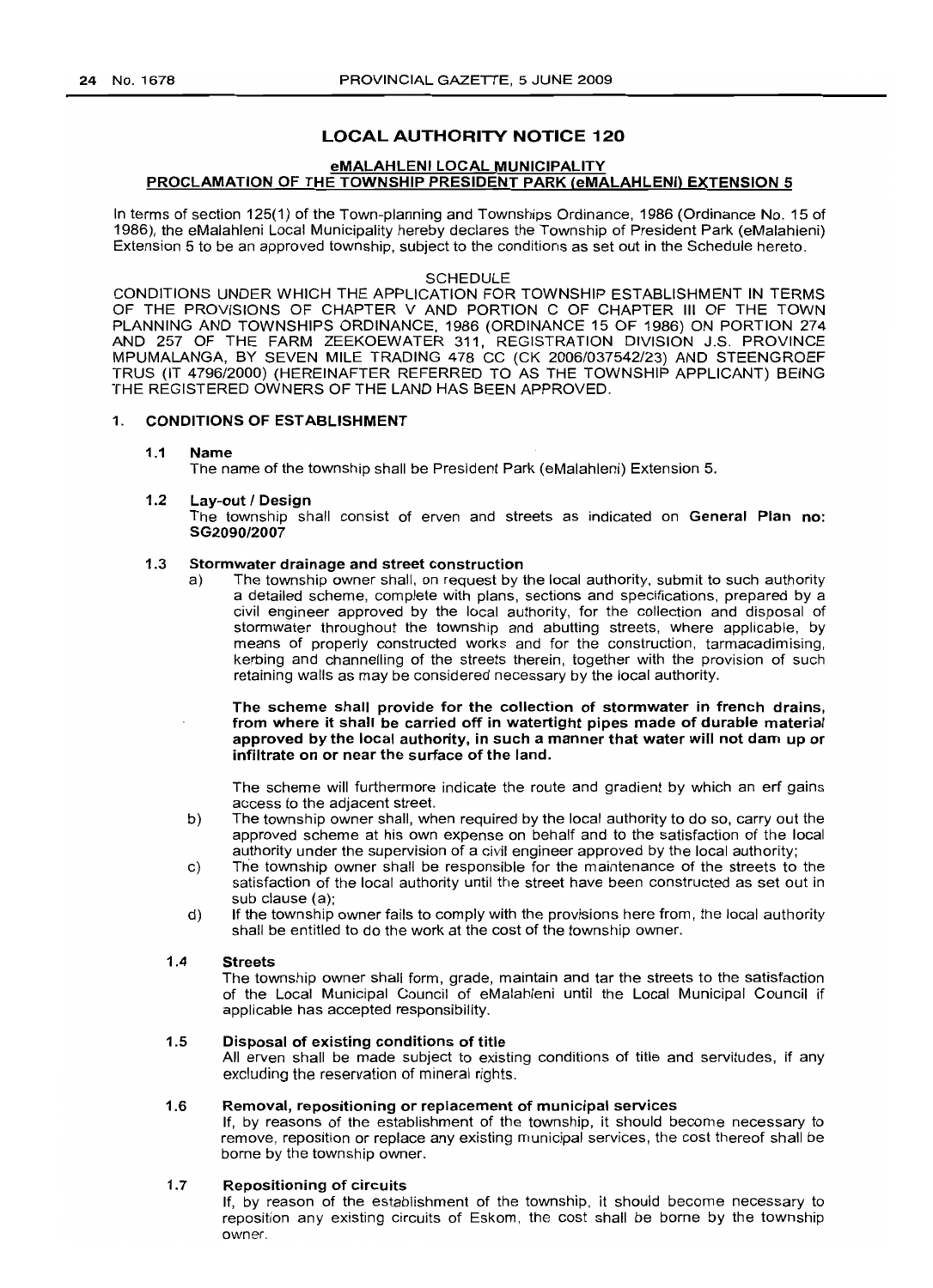## 1.8 Installation and provision of services

The township owner shall install and provide all internal services of the township, as provided for in the services agreement entered into with the Local Municipal Council of eMalahleni.

#### 1.9 Amendment of town planning scheme

The township owner must immediately upon approval of the amendment scheme, make the necessary arrangements to amend the relevant townplanning scheme by including the township.

#### 1.10 LAND FOR MUNICIPAL PURPOSES

Proclaimed roads must be transferred to the local authority at the cost of the township owner.

#### 2. CONDITIONS OF TITLE IMPOSED BY THE LOCAL MUNICIPALITY OF eMALAHLENI ACCORDING TO THE PROVISIONS OF THE TOWN PLANNING AND TOWNSHIPS ORDINANCE, 1986 (ORDINANCE 15 OF 1986)

All erven with the exemption of roads are subject to the following conditions:

- 2.1 The erf is subject to a servitude, 2 meters wide, in favour of the Local Authority, for sewerage and other municipal purposes, along anyone of the boundaries other than a street boundary and in the case of a panhandle erf, an additional servitude of 2 meters wide across the entrance of the erf, if and when required by the Local Authority, provided that the Local Authority may relax or grant exemption from the required servitudes.
- 2.2 No building or other structure shall be erected within the aforesaid servitude area and no large-rooted trees shall be planted within the area of such servitude or within 2 meters thereof.
- 2.3 The Local Authority shall be entitled to deposit temporarily on the land adjoining the aforesaid servitude such material as may be excavated by it during the course of the construction, maintenance or removal of such sewerage mains and other works as it, in its discretion, may deem necessary and shall further be entitled to reasonable access to the said land for the aforesaid purpose, subject to any damage done during the process of the construction, maintenance or removal of such sewerage mains and other works being made good by the Local Authority.

## 3. CONDITIONS THAT BESIDES THE EXISTING PROVISIONS OF THE TOWN PLANNING SCHEMES IN ACCORDANCE WITH THE PROVISIONS OF SECTION 125 OF THE ORDINANCE MUST BE INCORPORATED WITHIN THE TOWN PLANNING SCHEME

# a. General conditions (applicable to all stands)<br>i. Except with the written consent of the

- Except with the written consent of the local authority and subject to such conditions as can be laid down, nor the owner, nor any body else may
	- a) Except to prepare the stand for building purposes, extract any material thereof;
	- b) Sink wells or boreholes thereon or draw any underground water out of the stand, or
	- c) For any purpose, manufacture tiles or earthen pipes or any article of a similar nature on the stand.
- ii. Where it is not possible to carry off stormwater from stands with a higher altitude directly to a public road. the owner of the stand at the lower altitude has to accept that stormwater flow on his property and has to let it flow over it;
- iii. The placement of buildings, including outside buildings on the stand, as well as entrances to and exits from the stand to a public road system, has to be to the satisfaction of the local authority.
- iv. The main building, that must be a complete building and not one that is partly constructed for completion later, must be erected simultaneously with or before the erection of the outside buildings.
- *v.* No material or goods of any nature may be dumped or placed in the building restriction zone along any street, and such zone may not be used for any other purpose than that of lawns, gardens, parking. or access roads. With the understanding that should it be necessary to erect a screen wall on such boundary the local authority may relax this condition subject to such conditions to be determined by him.
- vi. A screen wall or walls must be erected and maintained, such as and when the local authority requested and to his satisfaction.
- vii. In the event that the property is fenced, such fence and the maintenance thereof have to be to the satisfaction of the local authority.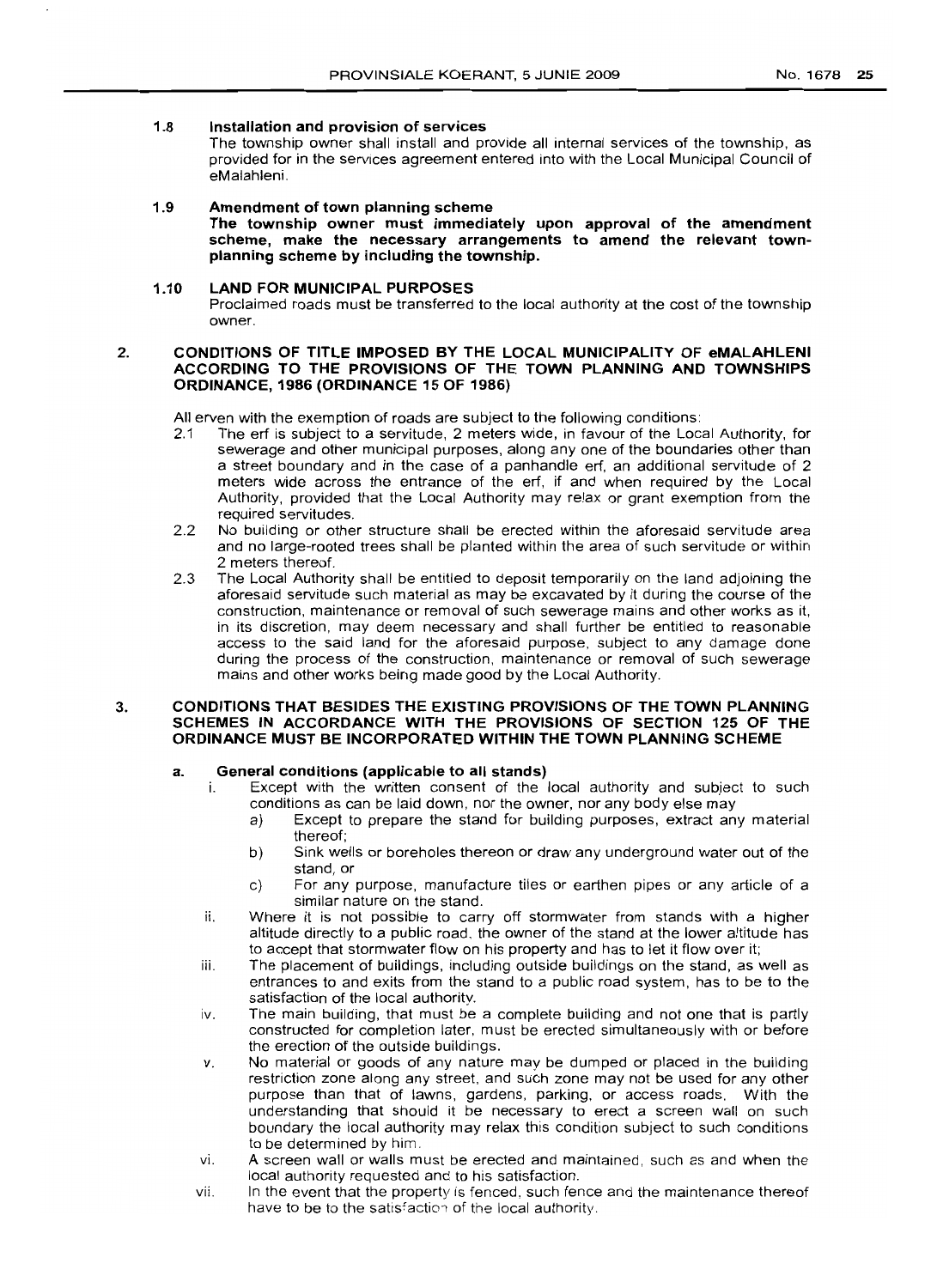- viii. The registered owner is responsible for the maintenance of the whole development on the stand. Should the local authority be of the opinion that the maintenance of the development on any part of the stand is not satisfactory, the local authority has the right to undertake such maintenance himself of which the cost will be for the account of the owner.
- ix. No French drain may be permitted on the stand.
- x. Trenches and excavations for foundations, pipes, cables or any other purposed must be filled up and compacted properly with damp soil in layers not thicker than 150mm to the same density grade as surrounding material and to the approval of the local authority.
- xi. All pipes carrying water must be waterproof and must be supplied with waterproof flexible connections.
- xii. The whole area of the stand must be drained to the satistaction of the Local authority to prevent the damming up of surface water, and water from roof gutters must be shed away from foundations.
- xiii. Suggestions to overcome disadvantageous soil conditions to the satisfaction of the local authority must be contained in all building plans submitted for approval, and all buildings must be erected in accordance with such preventative measures that were accepted by the local authority.
- xiv. If required a soil report compiled by a qualified person acceptable to the local authority, which indicates the soil conditions of the stand as well as recommendations for suitable foundation methods and depths, must be submitted simultaneously with the building plans to the local authority before any building activities may proceed on the stand.
- xv. To overcome the disadvantageous soil conditions on the stand the foundations and other structural building conditions as indicated on the building plans, submitted to the local authority, must be shown on the plan.
- xvi. With submittance of a certificate to the Registrar of Deeds by the local authority, indicating that the township was included within an approved town-planning scheme, and that the scheme contains conditions that are in accordance with the conditions as contained here, such title conditions may lapse.
	- xvii. Because this erf forms part of land that was undermined, or may be undermined and may be subject to subsidence, consolidation, shock and cracks because of mining activities in the past the present and the future, the owner thereof excepts all responsibility for any damage to land or buildings thereon because of such, subsidence, consolidation, shock and cracks.

### 4. CONDITIONS THAT, IN ADDITION TO THE EXISTING STIPULATIONS OF THE TOWN PLANNING SCHEME, IN RESPECT OF ARTICLE 125 OF THE TOWN PLANNING AND TOWNSHIPS ORDINANCE 15 OF 1986, MUST ALSO BE INCLUDED IN THE TOWN PLANNING SCHEME

### 4.1. Zoning

The following zonings must be awarded to erven:

a. Erf16

The use zone of the erf shall be "Institutional" for a retirement village.

b. Erf 17

The use zone of the erf shall be "Institutional" for a church.